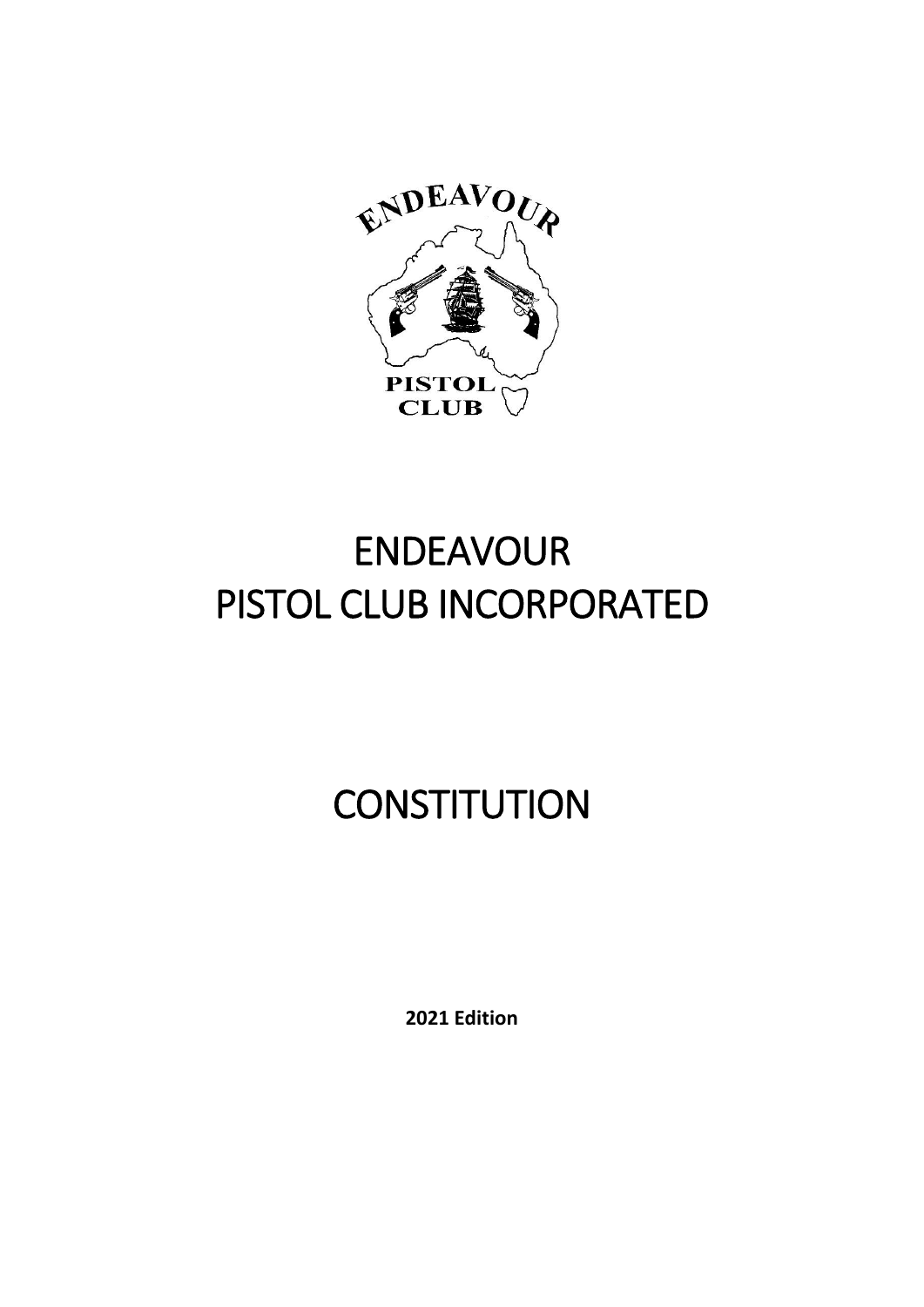#### **ENDEAVOUR PISTOL CLUB INCORPORATED**

Affiliated with the New South Wales Amateur Pistol Association Incorporated

#### **NAME OF THE CLUB**

#### The name of this Club shall be

#### ENDEAVOUR PISTOL CLUB INCORPORATED

#### **Hereinafter called the "Club"**

#### **OBJECTIVES**

Promote amongst its members, target pistol shooting in accordance with the rules of the Club, NSW APA Inc., Pistol Australia Inc.

Instruct members in the skill of safe and proficient target pistol and/or longarm shooting.

Provide training facilities for members who wish to compete in Club, State, National and/or International competitions.

- 1. With appropriate Range Approval, the Club may provide for members to participate in matches or practice that require the use of longarm category A and/or B class firearms including miniature cannon.
- 2. Offer sporting and social facilities as deemed desirable.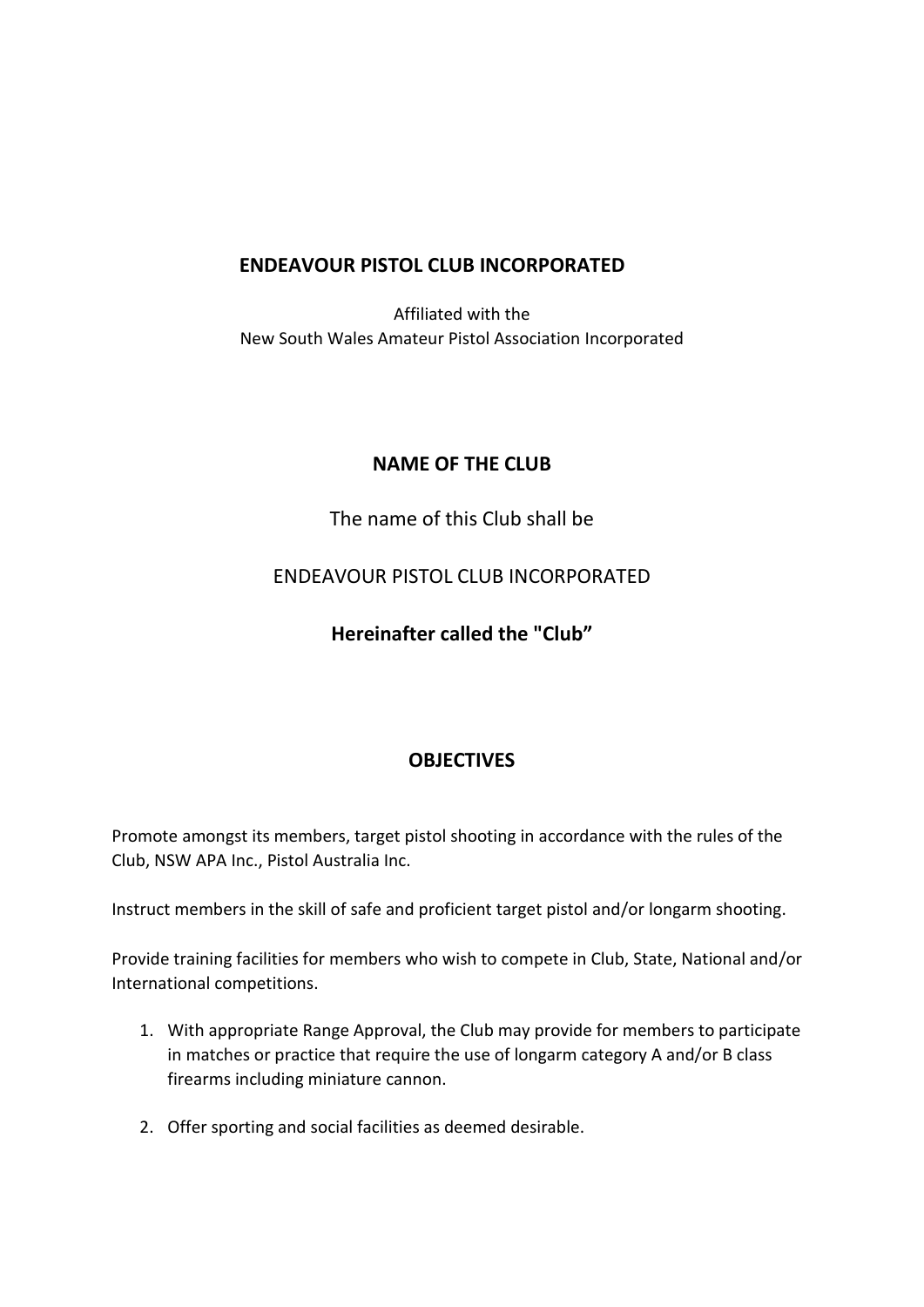# Contents

| Clause 1  |  |
|-----------|--|
| Clause 2  |  |
| Clause 3  |  |
| Clause 4  |  |
| Clause 5  |  |
| Clause 6  |  |
| Clause 7  |  |
| Clause 8  |  |
| Clause 9  |  |
| Clause 10 |  |
| Clause 11 |  |
| Clause 12 |  |
| Clause 13 |  |
| Clause 14 |  |
| Clause 15 |  |
| Clause 16 |  |
| Clause 17 |  |
| Clause 18 |  |
| Clause 19 |  |
| Clause 20 |  |
| Clause 21 |  |
| Clause 22 |  |
| Clause 23 |  |
| Clause 24 |  |
| Clause 25 |  |
| Clause 26 |  |
| Clause 27 |  |
| Clause 28 |  |
| Clause 29 |  |
| Clause 30 |  |
| Clause 31 |  |
| Clause 32 |  |
| Clause 33 |  |
| Clause 34 |  |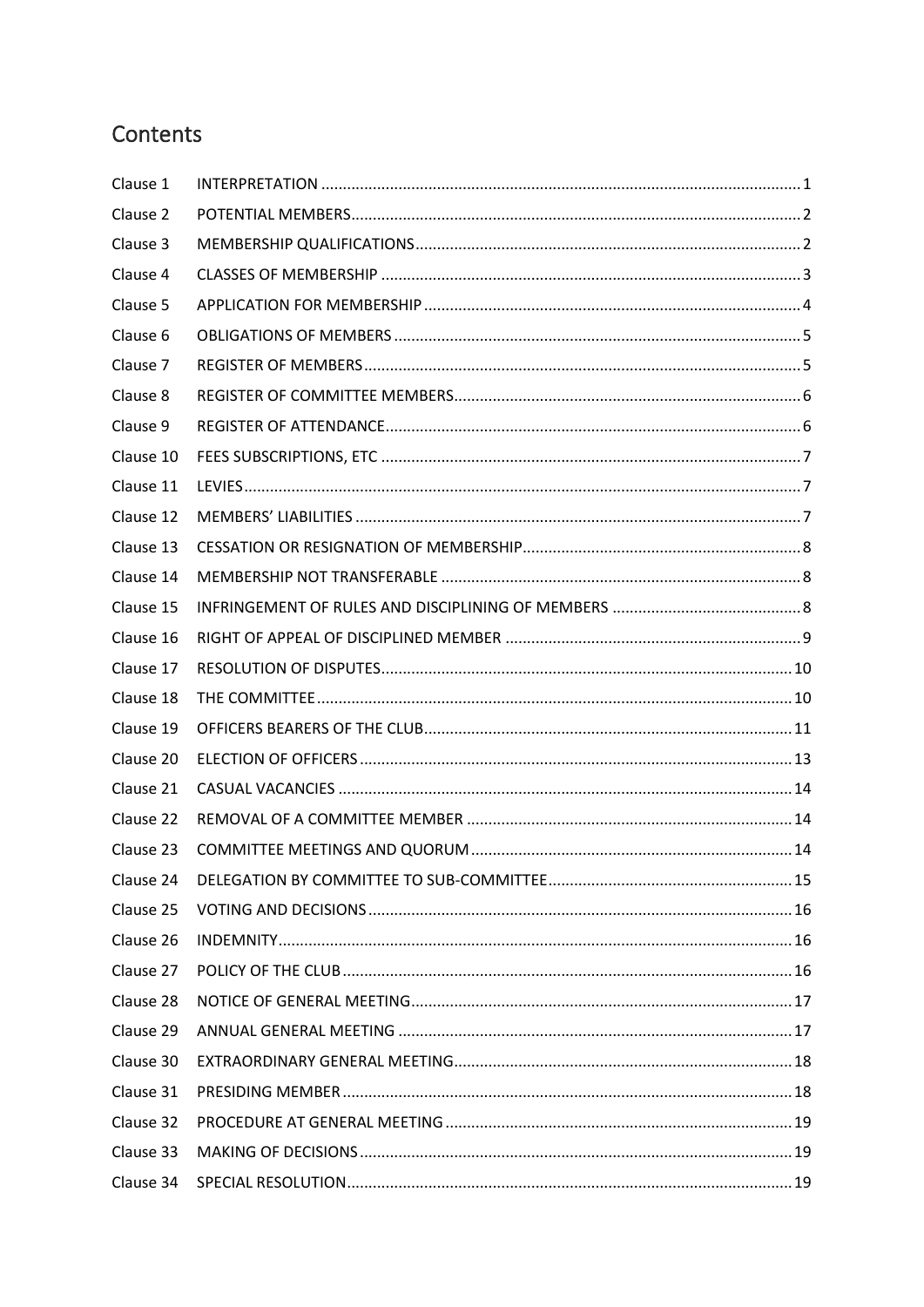| Clause 35       |  |
|-----------------|--|
| Clause 36       |  |
| Clause 37       |  |
| Clause 38       |  |
| Clause 39       |  |
| Clause 40       |  |
| Clause 41       |  |
| Clause 42       |  |
| Clause 43       |  |
| Clause 44       |  |
| Clause 45       |  |
| Clause 46       |  |
| Clause 47       |  |
| Clause 48       |  |
| Clause 49       |  |
| Clause 50       |  |
| Clause 51       |  |
| Clause 52       |  |
| Clause 53       |  |
| Clause 54       |  |
| Clause 55       |  |
| Clause 56       |  |
| Clause 57       |  |
| Clause 58       |  |
| Clause 59       |  |
| Clause 60       |  |
| <b>APPENDIX</b> |  |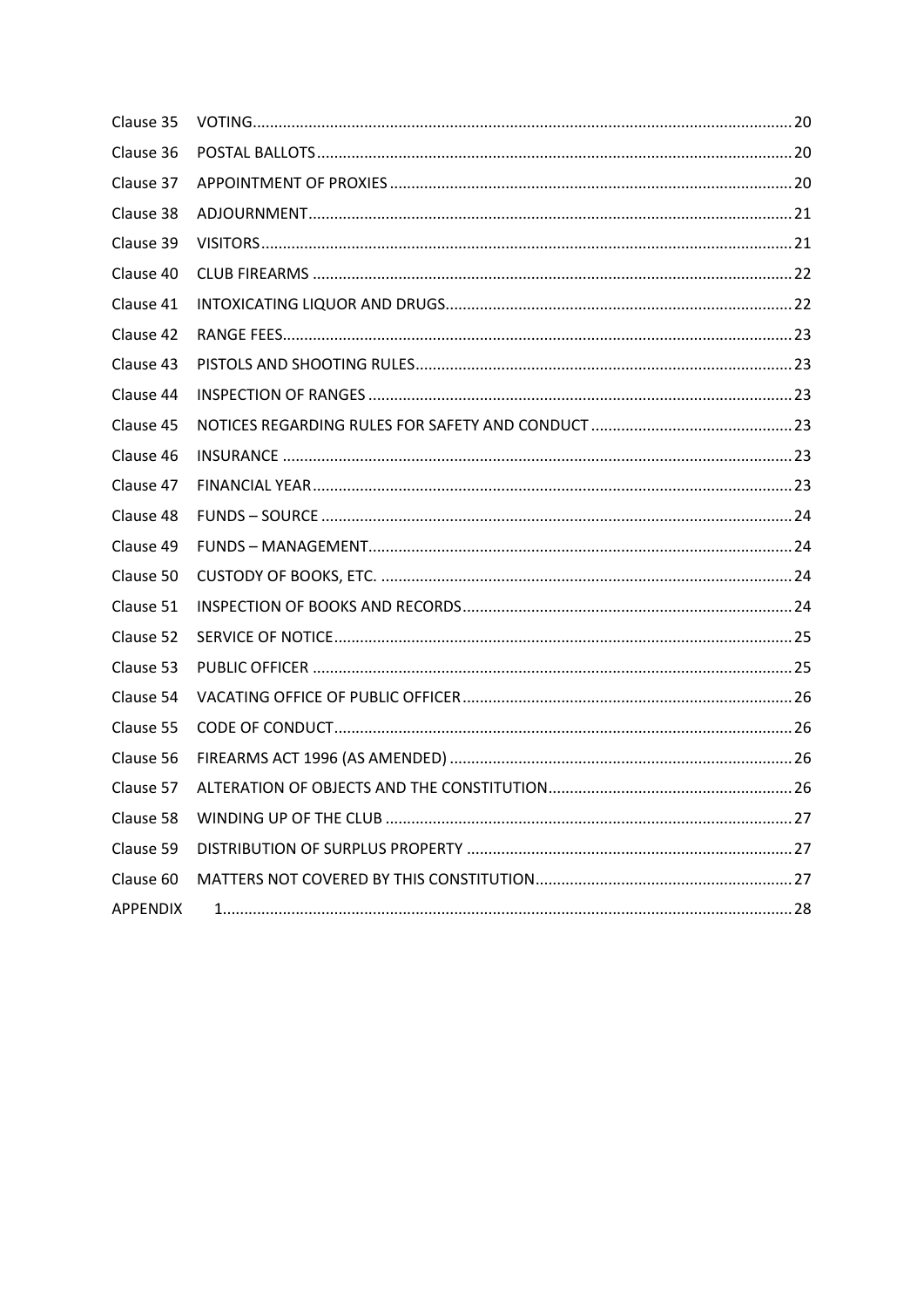# <span id="page-4-0"></span>Clause 1 INTERPRETATION

In these rules (referred to hereafter as the Constitution), unless there is something in the subject text inconsistent herewith:

"Approved Club" or "Club" means a pistol club and or longarms Club and attached club approved by the Commissioner of Police for New South Wales.

"Approved Pistol Range" means a shooting range approved as a pistol and or longarms range by the Commissioner of Police.

"Association" means the New South Wales Amateur Pistol Association Incorporated. (NSWAPA).

"By-Laws" are those additional Rules that facilitate the management of the Club without demising any Regulations or the Constitution.

"Commissioner of Police" means the NSW Police Firearms Registry (FAR).

"Committee" means the Committee of Management of the Club.

"Director-General" means the Commissioner for Fair Trading, Department of Finance and Services.

"Firearms Act" means the Firearms Act 1996 as amended.

"Firearms Regulations" means the Regulations under the Firearms Act 1996.

"General meeting" means a meeting which is open to the attendance of every financial member of the Club.

"ISSF" refers to the International Shooting Sports Federation.

"Pistol Australia" (PA) means Pistol Australia Incorporated.

"Rules" includes the Constitution, Regulations and By-Laws if any.

"Secretary" means any person appointed to perform the duties of Secretary of the Club, and includes an Acting Secretary or Assistant Secretary.

Words importing the singular shall include the plural.

Words importing the masculine gender shall include the feminine gender.

Any heading attached to any of these Clauses shall not affect the Constitution or these Clauses. The provisions of the Interpretation Act 1987, apply to and in respect of this Constitution, in the same manner as those provisions would apply if this Constitution were an instrument made under the Act.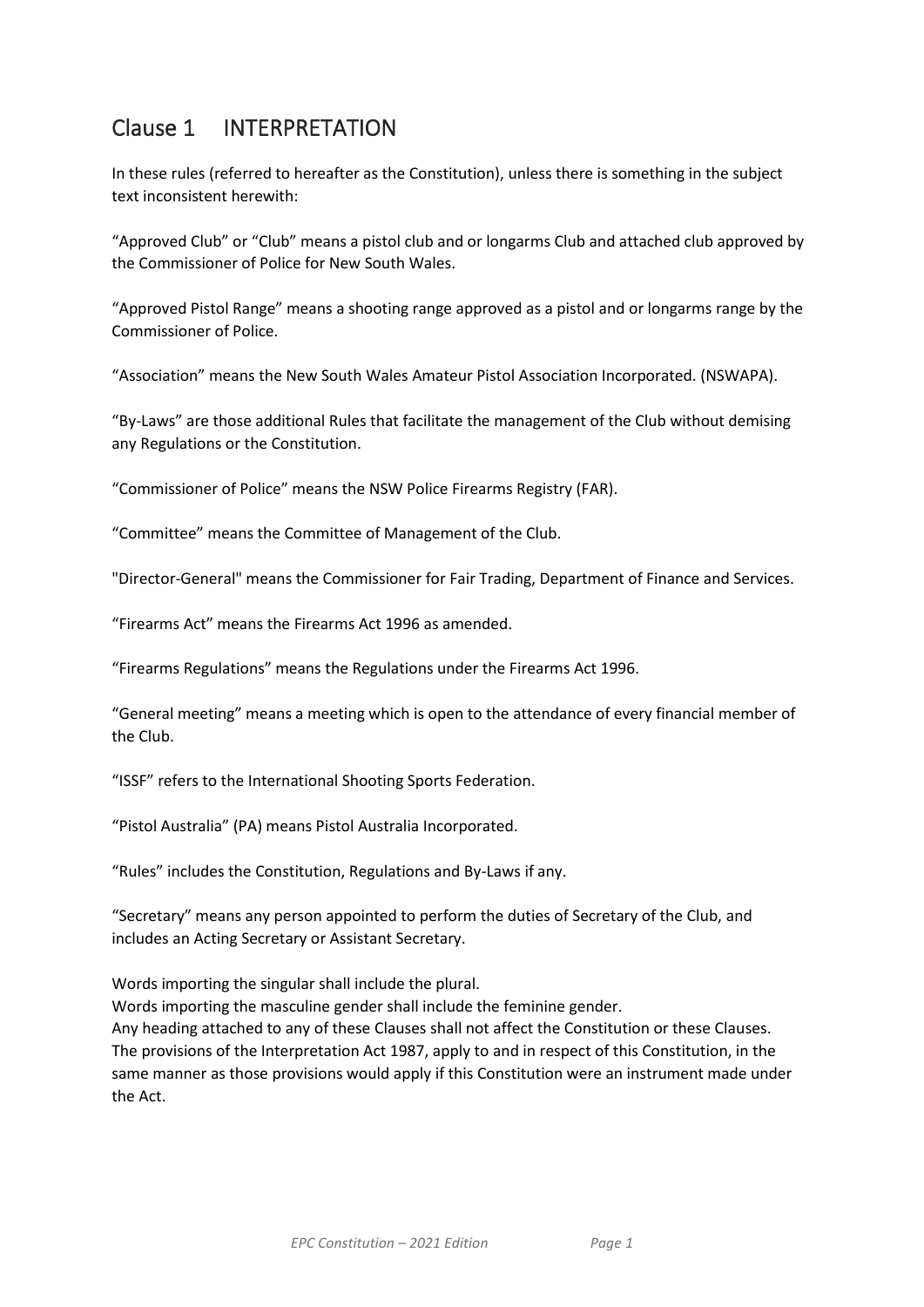# <span id="page-5-0"></span>Clause 2 POTENTIAL MEMBERS

- 1. The Club may offer unlicensed persons the opportunity to participate in the sport of pistol shooting prior to becoming a member of the Club.
- 2. The Club shall sight and record details of photographic identification provided by the unlicensed person.
- 3. Such unlicensed persons shall not be permitted to handle or use a pistol unless the Firearms Registry prescribed declaration form for unlicensed persons (P650) or its current equivalent, is completed satisfactorily.
- 4. The Club shall conduct initial firearms safety awareness and safe handling instruction, prior to the unlicensed person being permitted to handle or use a pistol.
- 5. The Club shall ensure that an unlicensed person is only permitted to handle and use a pistol or ammunition, at a shooting bay of an approved pistol shooting range, while under the direct supervision, at all times, or as required by NSW Firearms Regulations or by a Club authorised member, who holds a full category H firearms licence.
- 6. The Club shall ensure that the unlicensed person completes a new Firearms Registry prescribed declaration form for unlicensed persons (P650) or its current equivalent, each time, prior to handling a pistol, or signs the club register, confirming their circumstances have not changed since completing the original declaration form.
- 7. Unlicensed persons are permitted only to handle and use pistols and ammunition for a maximum period of one month, or some other lesser period as the Club shall decide, prior to applying for Club membership.
- 8. On application for Club membership, such unlicensed person shall be directed to immediately apply to Firearms Registry for a Probationary Pistol Licence or a Minor's Target Pistol Permit. They may continue shooting under the provision of the P650 until the issue or rejection of the licence application.
- 9. All declaration forms completed by unlicensed persons shall be held by the Club for a minimum of three (3) years.

# <span id="page-5-1"></span>Clause 3 MEMBERSHIP QUALIFICATIONS

A person is qualified to be a member of the Club if the person is a natural person who currently in New South Wales or elsewhere and must:

- 1. not have been refused or prohibited from holding a firearms license or permit or had a firearms license or permit suspended, cancelled or revoked within the previous ten (10) years unless such suspension, cancellation or revocation has lapsed or been overturned.
- 2. not have been the subject of a firearms prohibition order;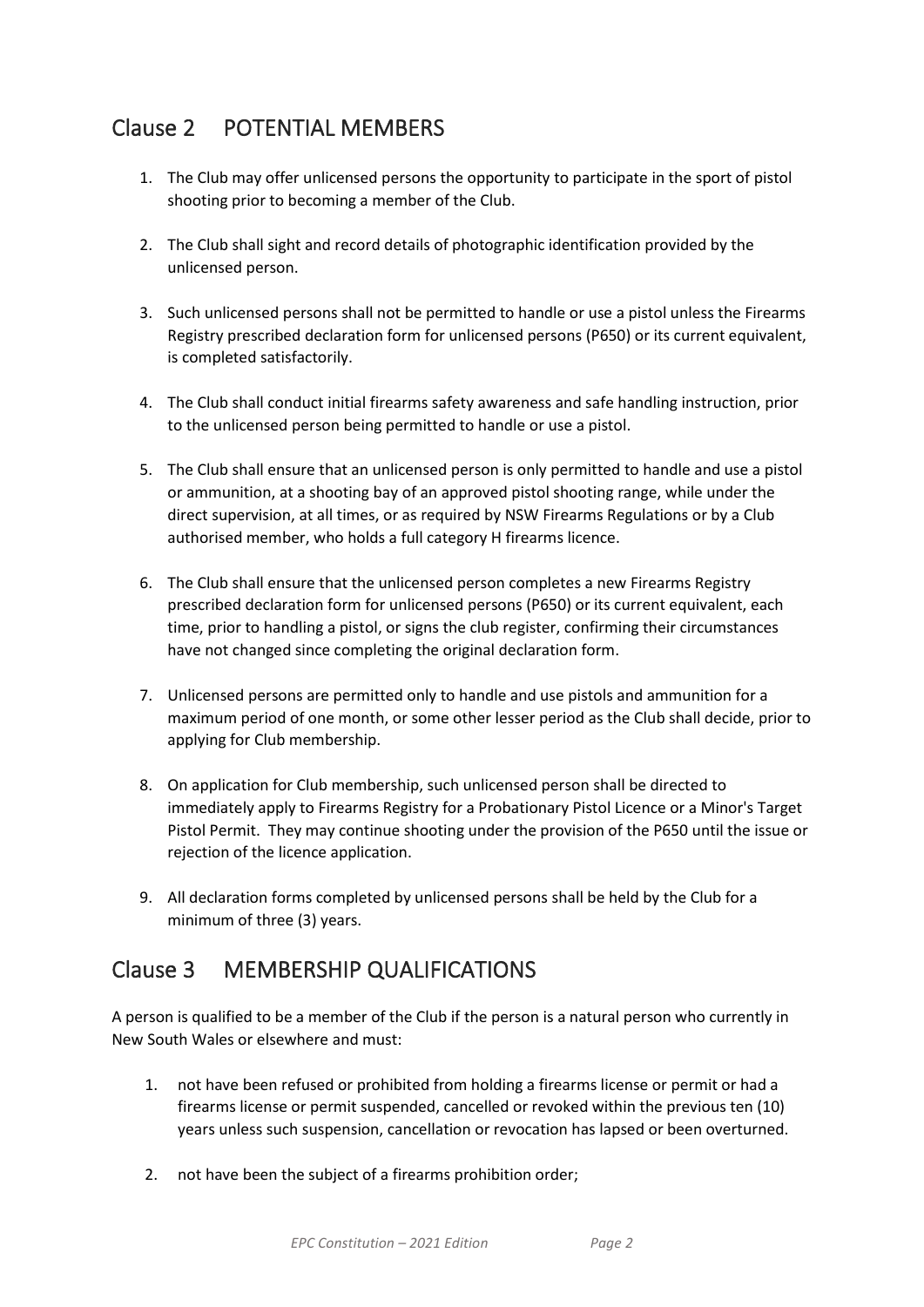- 3. within the last ten (10) years, not have been convicted of an offence involving firearms, weapons, prohibited drugs, robbery, violence or terrorism;
- 4. within the last ten (10) years, not have been convicted of an offence of a sexual nature;
- 5. within the last ten (10) years, not have been the subject of a family law or domestic violence order or an apprehended violence order (other than an order that was revoked);
- 6. not be subject to a good behaviour bond;
- 7. not be subject to an interim apprehended violence order;
- 8. not be suffering from any mental illness or other disorder that may prevent them from possessing or using a firearm safely;
- 9. be of good character and repute;
- 10. have applied for membership of the Club as provided by Clause 5;
- 11. have been approved for membership of the Club by the Committee;
- 12. pay the requisite fees;
- 13. fulfil the obligations of a probationary period as per Clause 4(2), and as required by the Association;
- 14. fulfil and abide by the Eligibility Rules of the ISSF and/or the requirements of the Association, and:-
- 15. possess a copy of the Constitution and Range Rules, be familiar with and agree to comply with their contents;

#### <span id="page-6-0"></span>Clause 4 CLASSS OF MEMBERSHIP

The Club consists of Ordinary Members, Probationary Members, Associate Members, Life Members, Junior Members.

1. ORDINARY MEMBERS

Ordinary Members shall be members who are entitled to the full privileges of membership and are liable for payment of all fees and levies.

2. PROBATIONARY MEMBERS

Probationary Members shall be persons who are serving a probationary period before qualifying for membership in any other category. Such Probationary Members shall hold a Probationary Pistol Licence or Minor's Target Pistol Permit, and use pistols, only as allowed under the Club rules and Firearms Act, unless they already hold a pistol licence. Probationary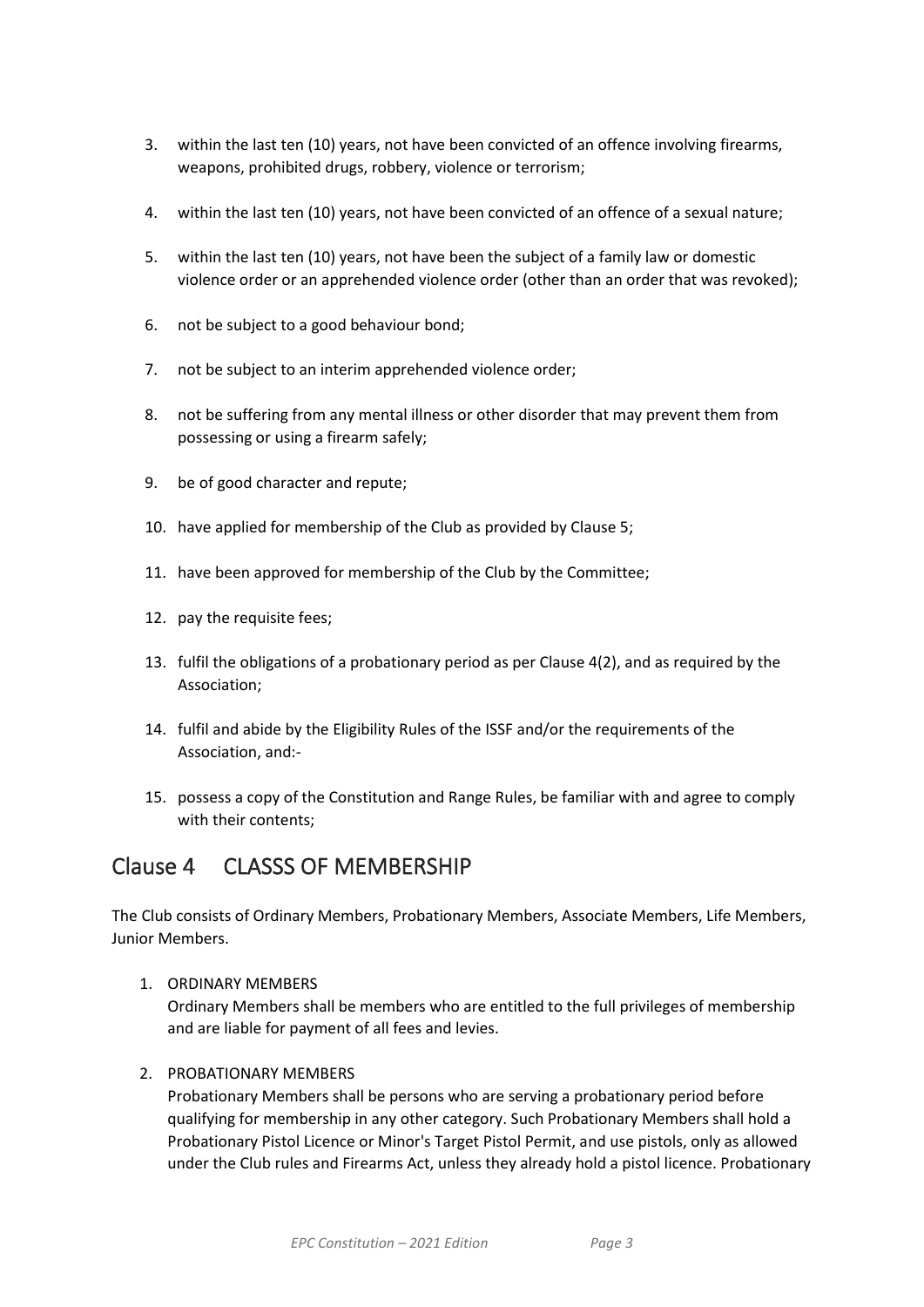Members who hold a Probationary Pistol Licence shall be admitted to the Club under the conditions laid down by the Association and shall participate in Club firearms safety and training courses as specified by NSW Firearms Act and Regulations.

#### 3. ASSOCIATE MEMBERS

Associate Members shall be a person who is a capitated member of another Approved Club. Such member shall submit proof of membership of such Approved Club and of their capitation with the Association with the application for Associate Membership. Associate Members shall be entitled to all the privileges of membership except that they may not hold office nor vote on any matter at any meeting of the Club.

#### 4. LIFE MEMBERS

On the recommendation of the Committee, a member may be elected a Life Member at any general meeting of the Club, and shall be elected by a seventy five (75) percent majority of members present, and thereafter be entitled to all the privileges of membership without paying the Annual Membership Fee. They shall be capitated to the Association at Club expense whilst they are holder of a category H Licence.

#### 5. JUNIOR MEMBERS

Junior Members may be admitted to the Club under conditions laid down for such members by the Firearms Act and Regulation, Association, the Committee and this Constitution.

## <span id="page-7-0"></span>Clause 5 APPLICATION FOR MEMBERSHIP

- 1. The application for membership of the Club shall be made in writing, on the form prescribed by the Committee.
- 2. An applicant must have submitted two (2) character references from persons who are of or above the age of 18, and are not related to the applicant, and who have known the applicant for at least two (2) years.
- 3. As soon as practicable after receiving the application for membership, the Secretary shall refer the application to the Committee, which shall determine whether to approve or reject the application.
- 4. The Committee may at its discretion, refuse an application for membership, without explanation for such refusal.
- 5. Where the Committee determines to approve or reject an application for membership, the Secretary shall, as soon as practicable after the determination, notify the applicant of that approval or rejection, and in the case of approval request the sums payable as joining fee and annual membership fee.
- 6. The Secretary shall, on payment by the applicant of the relevant fees, enter the applicant's name in the Register of Members. Upon the name being so entered the applicant becomes a Probationary Member as per Clause 4(2) or an ordinary Member if a holder of a NSW category H licence or holder of an equivalent interstate Licence.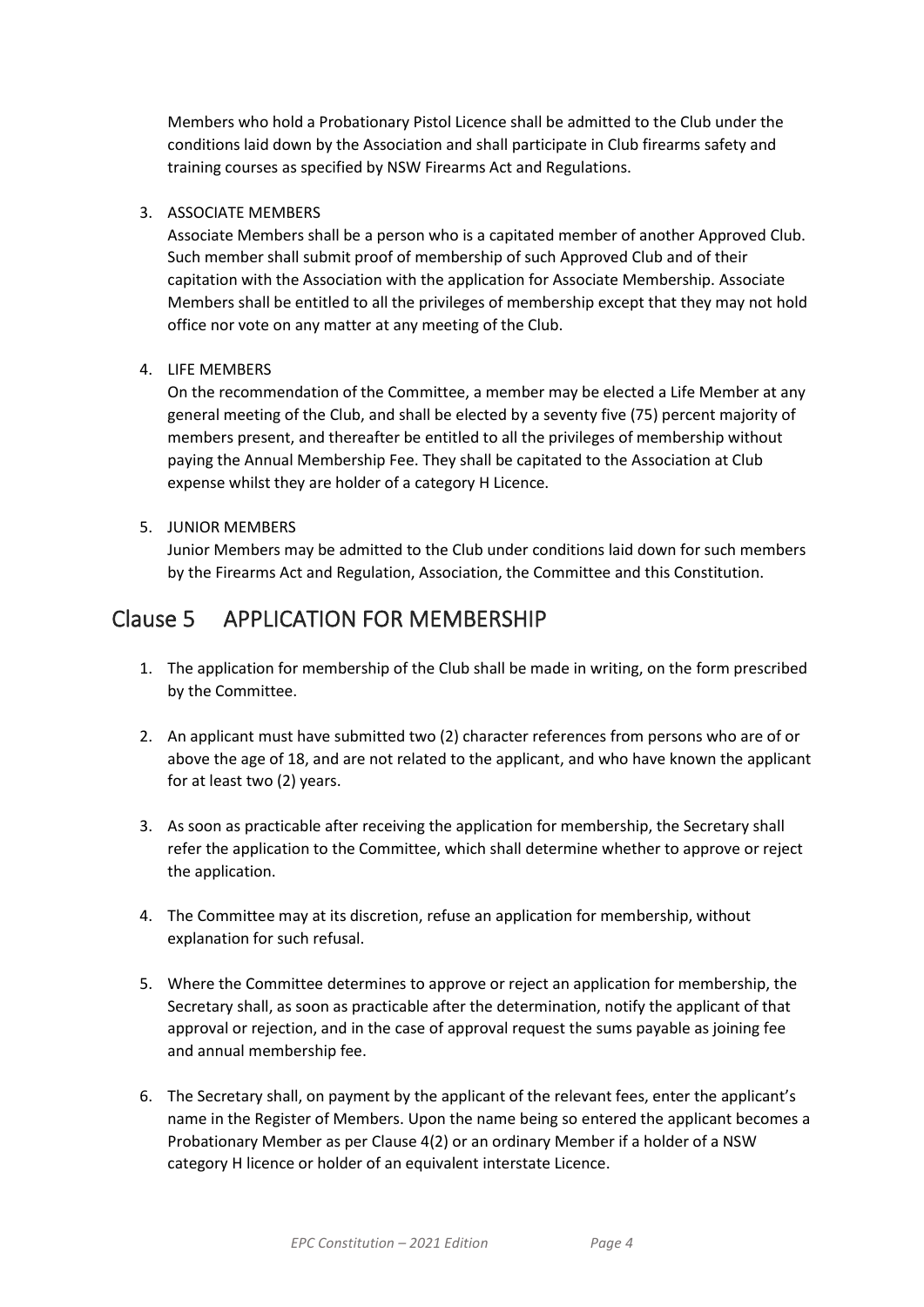7. Any member or applicant, who is under the age of eighteen (18) years, shall have a declaration signed by their parent or guardian giving consent to such membership, and affirming their responsibility for the conduct of the applicant.

## <span id="page-8-0"></span>Clause 6 OBLIGATIONS OF MEMBERS

- 1. A member shall within seven (7) days notify the Club Secretary and the Commissioner of Police of:
	- (a) change of name and/or residential address;
	- (b) purchase, acquisition, sale, disposal, loss or theft of any pistols or longarms held under the provisions of the Firearms Act and Regulations.
- 2. A member shall take all reasonable precautions to ensure the safekeeping of any pistol held by him at the place at which they ordinarily reside or the registered 'safe keeping' address. All pistols shall be kept locked in a safe or security cabinet of a type approved by the Commissioner of Police.
- 3. Pistols licensed under the provisions of the Firearms Act shall be conveyed unloaded, and rendered temporarily incapable of being fired, or shall be kept in a locked container that is properly secured to, or within the vehicle, ammunition shall be kept in a locked container separate from the firearms.
- 4. Each member of the Club shall make themselves familiar with the applicable provisions of the Firearms Act and Regulations.
- 5. Each member of the Club shall comply with the provisions of the Constitution, and with any resolutions on policy and conduct set by the Committee in accordance with the provisions of the Constitution.
- 6. It is the responsibility of the legal guardian or the class H licensed person who transports a junior member to the range, to ensure that all firearms regulations pertaining to the holder of a Minor's Target Pistol Permit are followed.
- <span id="page-8-1"></span>7. Any member who fails to comply with the provisions of Clause 6, shall be liable to discipline as provided for by the Constitution.

#### Clause 7 REGISTER OF MEMBERS

The Secretary shall:

- 1. Establish and maintain a Register of Members of the Club in a durable, reproducible or 'backed up' computer file(s) and in a secure manner.
- 2. Record in the Register the full name, postal and residential address, date of birth, date of joining, Firearms Licence number.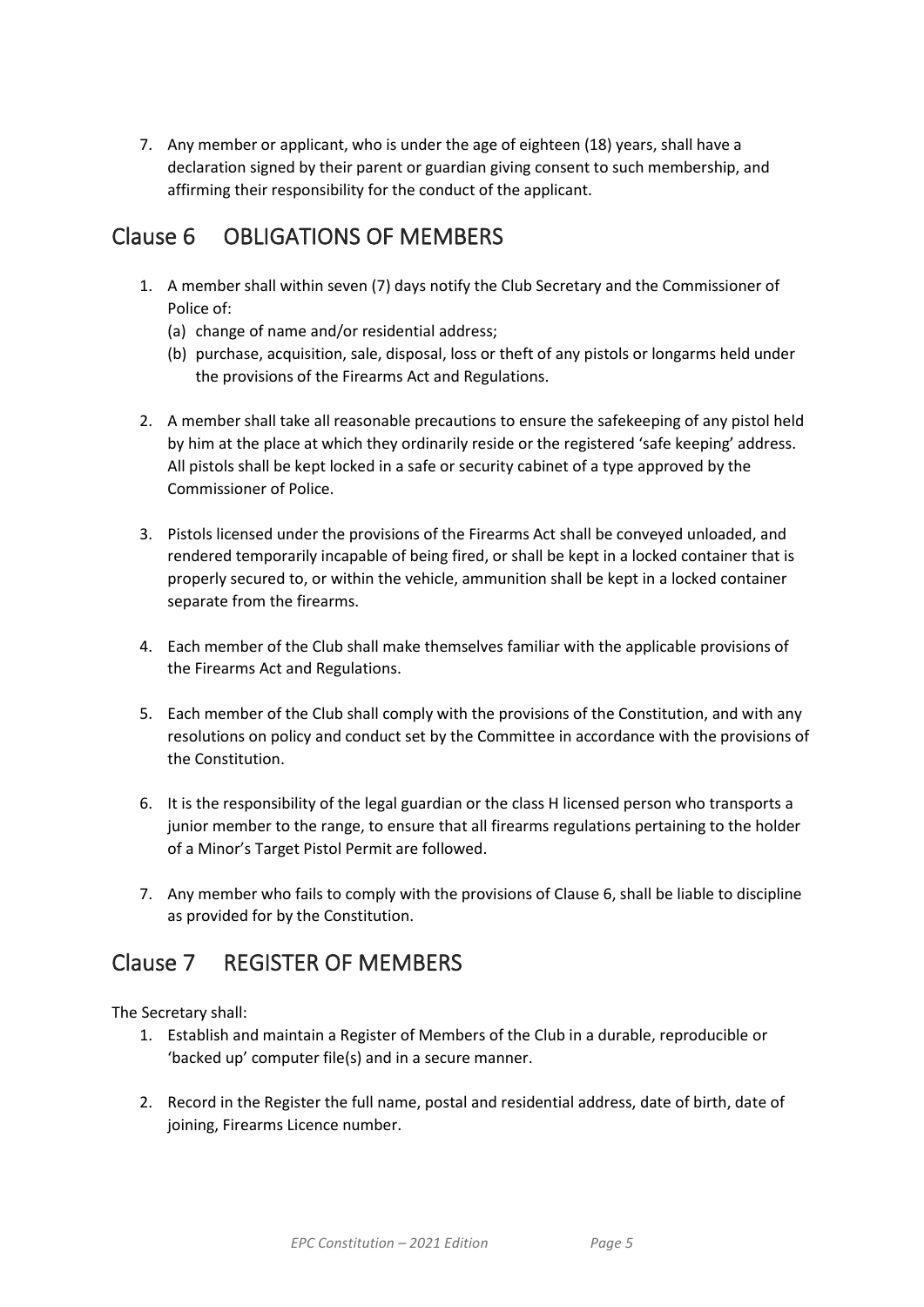- 3. Record in such Register, along with the name of each member, the category of pistols owned by the member, (Air pistol, Rimfire, Centrefire or Commissioners Permit) and for which the member holds a licence.
- 4. Produce such Register of Members for inspection at any reasonable time, on demand by any authorised member of the Police Force, or by any person authorised by the Association.
- 5. The register must be kept in New South Wales:
	- (a) Securely at the main premises of the Club or
	- (b) Securely at the Club's official address or
	- (c) Securely in the custody of the Club Secretary or
	- (d) Securely at an address approved by the Committee.
- 6. A member is entitled to inspect his records upon request, free of charge, at any reasonable time.

#### <span id="page-9-0"></span>Clause 8 REGISTER OF COMMITTEE MEMBERS

- 1. The Club shall keep a register of Committee members.
- 2. The register must be kept in a durable, reproducible, or 'backed up' computer file(s) and in a secure manner and contain the following particulars in regard to each member:
	- (a) the Committee member's name, date of birth, postal and residential address,
	- (b) the date on which the Committee member takes office,
	- (c) the date on which the Committee member vacates office,
	- (d) such other particulars as may be prescribed by the Associations Incorporation Regulations.
- 3. The register must be kept in New South Wales:
	- (a) Securely at the main premises of the Club, or
	- (b) Securely at the Club's official address, or
	- (c) Securely in the custody of the Club Secretary, or
	- (d) Securely at an address approved by the Committee.
- 4. Any change in the Committee's membership must be recorded in the register within one month after the change occurs.
- 5. The register shall be re-established after each AGM and the NSW Firearms Registry (Clubs) and the Association notified of the current Committee.

# <span id="page-9-1"></span>Clause 9 REGISTER OF ATTENDANCE

1. The Club Scorer, Secretary or Captain shall keep a register of the attendance of members at Club fixtures.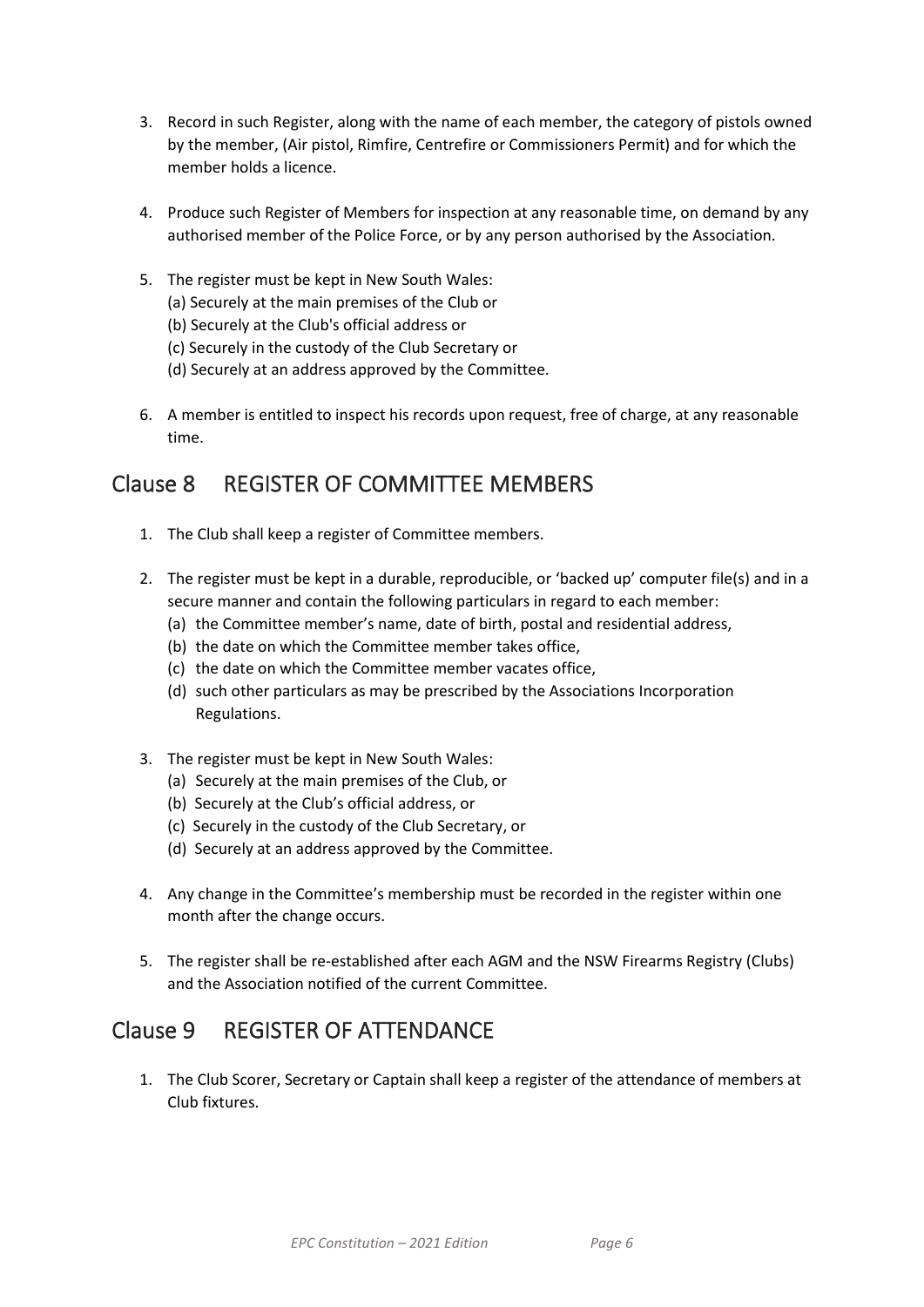- 2. Such register shall be kept in a durable and reproducible form or 'backed up' computer file(s), and shall include the date, the member's name in block letters, and the member's signature, the type of activity including the category of firearm used and the score.
- 3. The Committee may rule that any attendance by a member is not a bona fide attendance.

# <span id="page-10-0"></span>Clause 10 FEES SUBSCRIPTIONS, ETC

- 1. A member of the Club shall, upon being accepted for membership, pay the Club Joining Fee as determined by the Committee.
- 2. In addition to any amount payable by the member under subclause 1, a member of the Club shall pay to the Club an Annual Membership Fee as determined by the Club at a general meeting on the recommendation of the Committee.
- 3. The Annual Membership Fee (including Annual Association Capitation Fees) is due and payable no later than the thirty first (31) of October each year.
- 4. Any member, whose Annual Membership Fees or levies are unpaid on the due date, (subject to a decision by the Committee) shall cease to be a member and their name shall be deleted from the Register of Members of the Club, but may be replaced by the Committee upon available vacancy and a payment of all arrears, including a further Joining Fee if so deemed.
- 5. The Committee shall determine the Annual Membership Fee and Joining Fee for the various classes of membership.

# <span id="page-10-1"></span>Clause 11 LEVIES

- 1. The Committee may impose levies on all members not exceeding twenty dollars (\$20) per member per annum in any one year. Notwithstanding, the Club in general meeting may authorise the imposition of levies in excess of this amount.
- 2. When imposing a levy, the Committee shall state the purpose of the levy and the due date for payment.
- 3. If a levy is unpaid after the due date, the Committee may declare all defaulting members non-financial, and action shall be taken in accordance with Clause 10(4).

# <span id="page-10-2"></span>Clause 12 MEMBERS' LIABILITIES

The liability of a member of the Club to contribute towards the payment of the debts and liabilities of the Club or the costs, charges and expenses of the winding up of the Club is limited to the amount, if any, unpaid by the member in respect of membership of the Club as required by Clauses 10 and 11.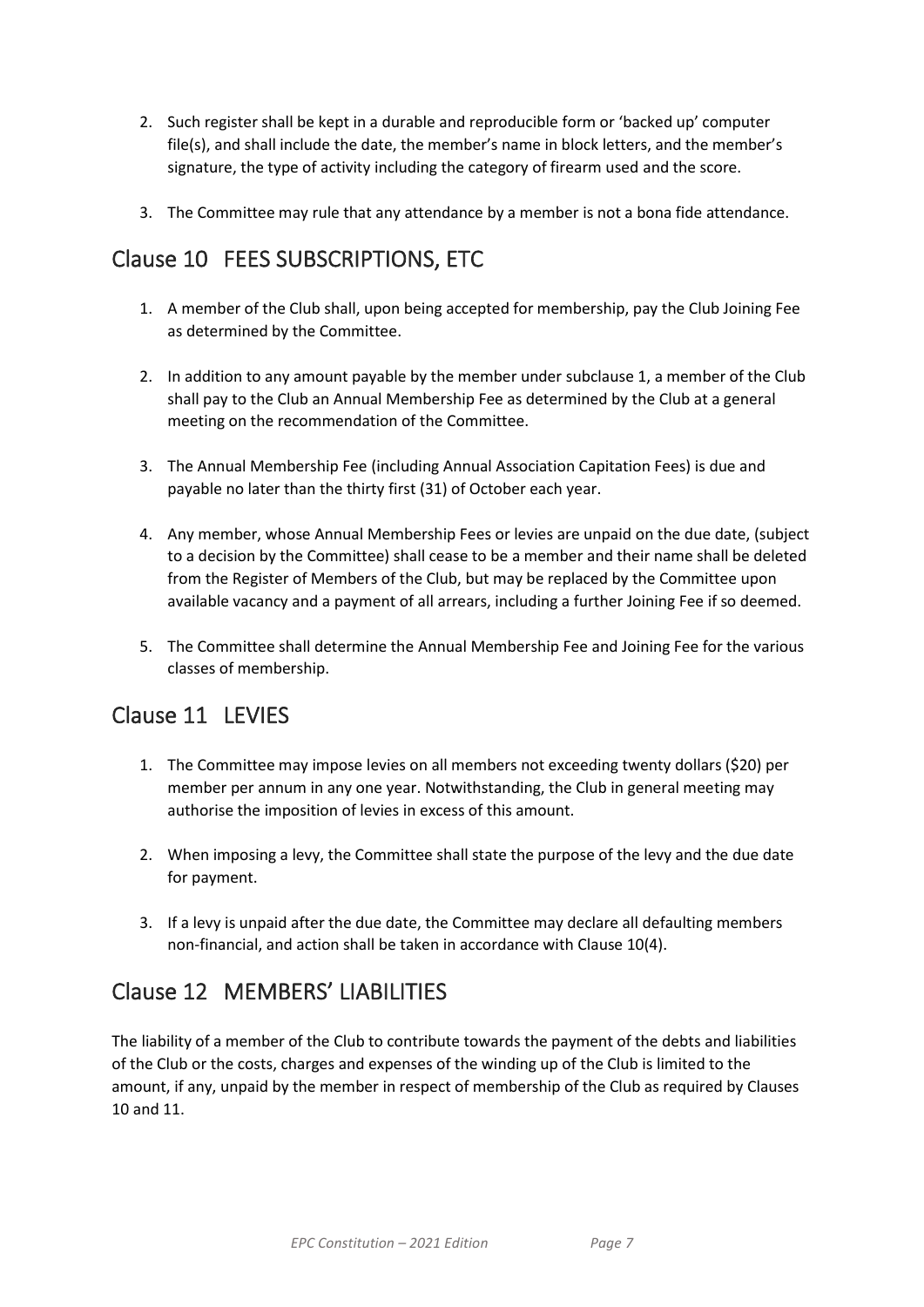# <span id="page-11-0"></span>Clause 13 CESSATION OR RESIGNATION OF MEMBERSHIP

- 1. A person ceases to be a member of the Club if the person dies, resigns that membership, requests a transfer to another NSWAPA affiliated Club, is expelled from the Club, or is subject to Clause 10(4) or Clause 13(3).
- 2. A member may at any time, by giving notice in writing of at least one (1) month (or such lesser period as the Committee may determine), to the Secretary, resign his membership of the Club, but shall continue to be liable for any annual subscription or other moneys due and unpaid at the date of his resignation.
- 3. Where a member of the Club ceases to be a member or requests a transfer to another NSWAPA or PA affiliated club, the Secretary shall make an appropriate entry in the Register of Members to record the date on which the member ceased to be a member and notify the NSWAPA via a 'Member Notification Form' (MNF) with the details and if a transfer is requested provide the member with a 'Transfer Form'.
- 4. Within seven (7) days, the Club Secretary shall notify the Commissioner of Police and the Association of the resignation, cancellation or suspension of membership, transfer, or death of a member of the Club.

# <span id="page-11-1"></span>Clause 14 MEMBERSHIP NOT TRANSFERABLE

A right, privilege or obligation, which a person has by reason of being a member of the Club, is not capable of being transferred or transmitted to another person, and terminates on cessation of the person's membership.

# <span id="page-11-2"></span>Clause 15 INFRINGEMENT OF RULES AND DISCIPLINING OF **MEMBERS**

- 1. If a member of the Club is convicted of an offence referred to in Clause 3 of this Constitution, the Secretary shall, as soon as practicable after being made aware of that conviction, take such action as is reasonable within their capacity to prevent the member from participating in any activity of the Club that involves the possession or use of a pistol.
- 2. The Committee shall have the power to discipline any member who has refused or neglected to comply with the provisions of the Constitution, or has wilfully acted in a manner prejudicial to the interests of the Club.
- 3. The Range Official shall have the authority to warn or report to the Committee, any infringement of safety rules or misconduct on the range, and shall have the power, on having warned the competitor, member or visitor, twice for the same infringement, to suspend the competitor, member or visitor, from participating in any further activities or competition until such time as their case may be brought before and decided upon by the Committee.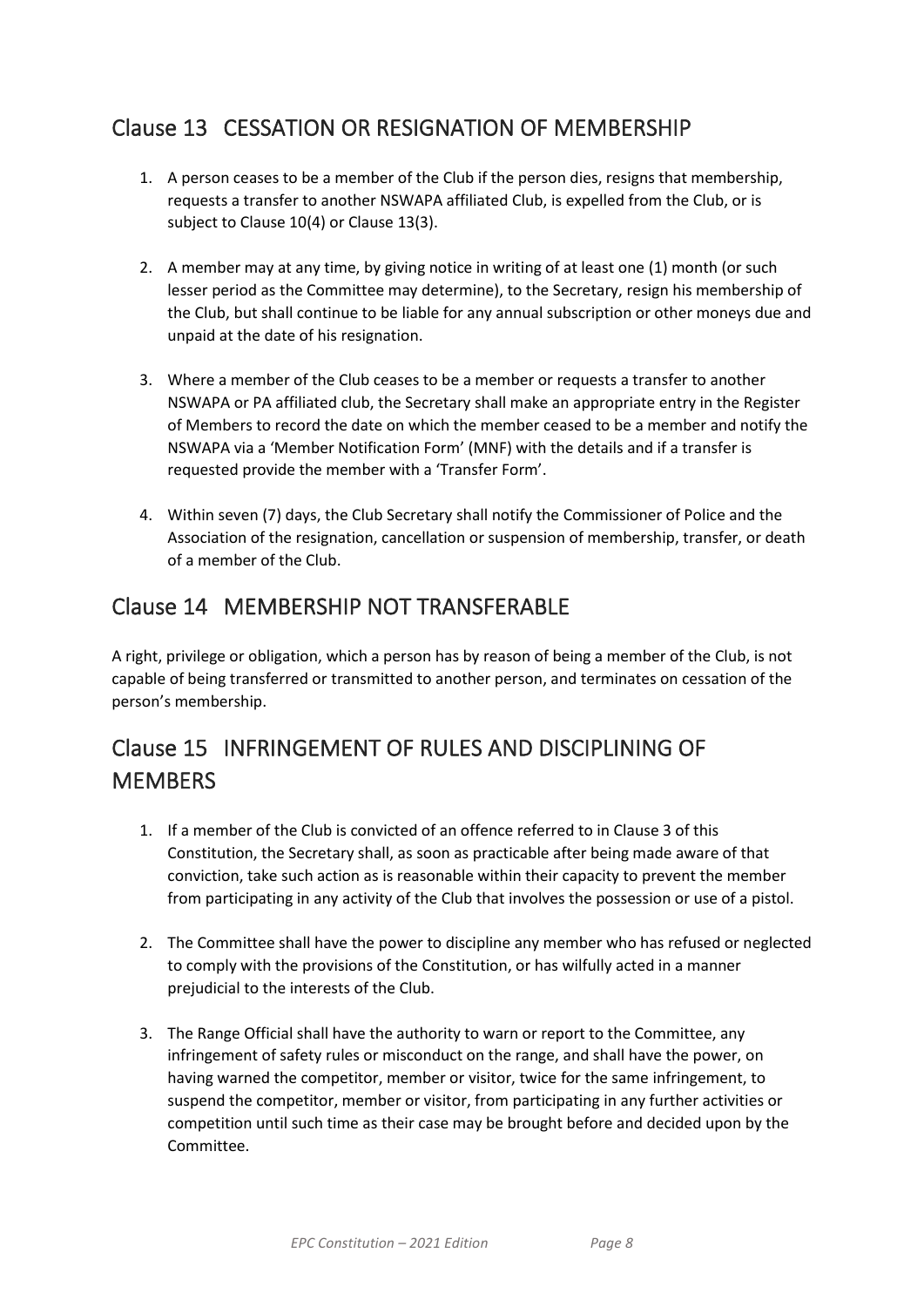- 4. A complaint may be made to the Committee by any member of the Club in writing to the Secretary, acquainting him with the circumstances that give rise to such complaint.
- 5. The Committee may refuse to deal with a complaint if it considers the complaint to be trivial or vexatious.
- 6. If the Committee decides to deal with the complaint, the Committee:
	- (a) must cause notice of the complaint to be served on the member concerned, and
	- (b) must give the member at least fourteen (14) days from the time the notice is served, within which to make written submissions to the Committee in connection with the complaint, and
	- (c) must take into consideration any submissions made by the member in connection with the complaint, and
	- (d) may call upon the member to appear before the Committee to answer such charges as may be laid against the member.
	- (e) the member is not entitled to have legal representation at the meeting with the Committee.
	- (f) may direct if the complaint is in respect to the management of the Club and/or range, the Committee as part of its deliberation may require the complainant to be present to provide additional information.
- 7. If the Committee is satisfied that the facts alleged in the complaint have been proved, the Committee may, by resolution, fine, suspend, expel or otherwise discipline the member.
- 8. Any member so disciplined under subclause 7, shall be notified in writing by the Club Secretary as to the action being taken within seven (7) days of such penalty being imposed.
- 9. The disciplinary action does not take effect until the expiration of the period within which the member is entitled to appeal against the resolution, or unless the Club confirms the resolution under Clause 16, whichever is the later.

#### <span id="page-12-0"></span>Clause 16 RIGHT OF APPEAL OF DISCIPLINED MEMBER

- 1. A member may appeal to the Club in general meeting against a resolution of the Committee under Clause 15 within fourteen (14) days after notice of the resolution is served on the member, by lodging with the Secretary a notice to that effect.
- 2. On receipt of the notice from a member under subclause 1, the Committee shall convene a general meeting of the Club to be held within twenty-eight (28) days after the date on which the Secretary received the notice.
- 3. At a general meeting of the Club convened under subclause 2,
	- (a) no business other than the question of the appeal is to be transacted, and
	- (b) the Committee and the member must be given the opportunity to state their respective cases orally or in writing, or both, and the member is not entitled to have legal representation at the general meeting and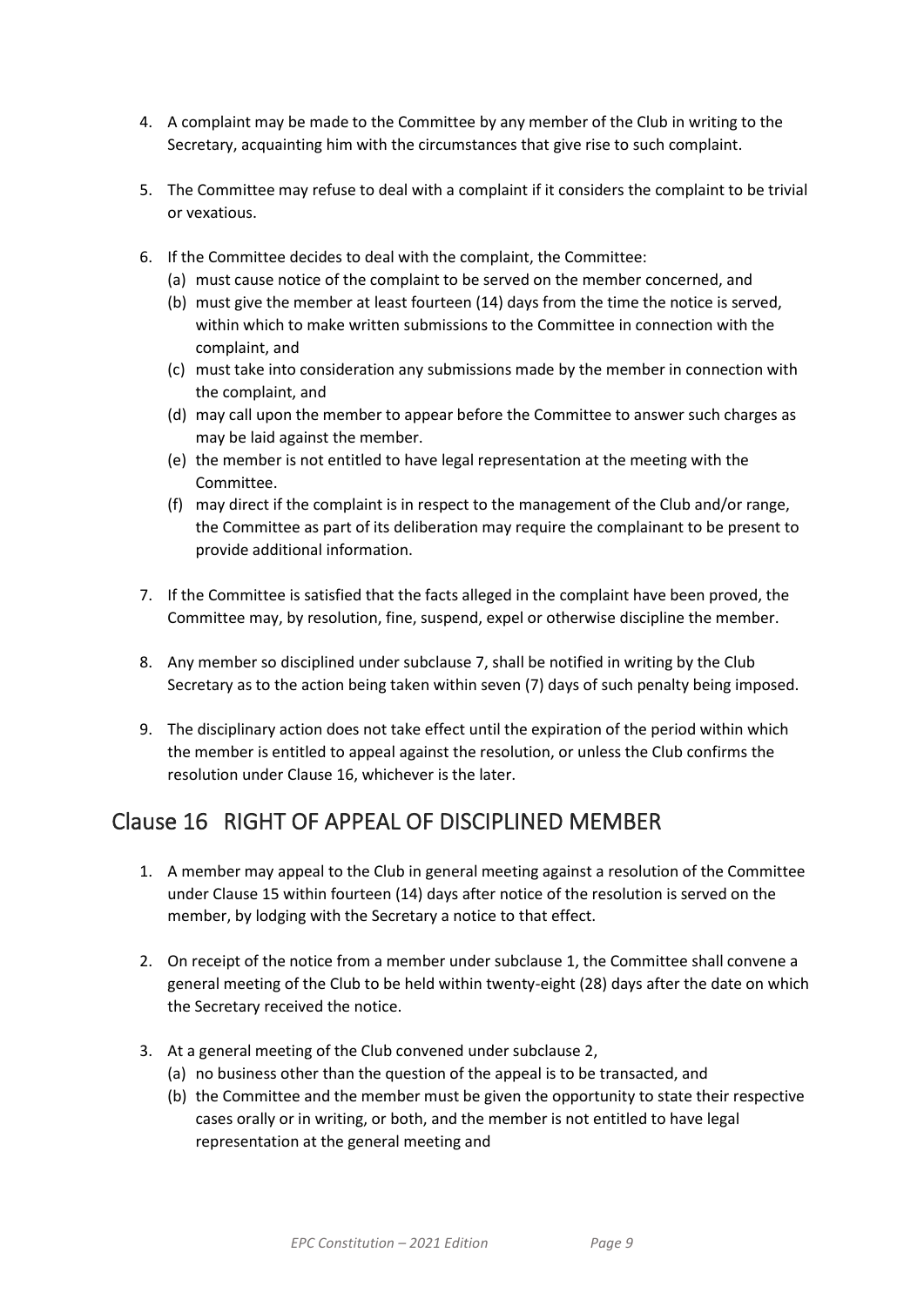- (c) the members present shall vote by secret ballot on the question of whether the appeal should be upheld and any disciplinary action rescinded.
- (d) Proxy votes shall not be permitted
- 4. The appeal is to be determined by a 2/3 majority of the votes cast.
- 5. If the resolution is not confirmed, the penalty shall be revoked.

#### <span id="page-13-0"></span>Clause 17 RESOLUTION OF DISPUTES

- 1. A dispute between a member and another member (in their capacity as members) of the Club are to be referred to the Club Committee for mediation.
- 2. A dispute between a member or members and the Club are to be referred to the Association for mediation.

#### <span id="page-13-1"></span>Clause 18 THE COMMITTEE

- 1. The Committee shall be called the Committee of Management of the Club and subject to the Act and Regulations, this Constitution and to any policy of the Club or resolution passed by the Club in a general meeting, the Committee:
	- (a) shall control and manage the affairs of the Club and any associated Sub Club;
	- (b) may exercise all such functions as may be exercised by the Club, other than those functions that are required by this Constitution to be exercised by a general meeting of members of the Club; and
	- (c) has the power to perform all such acts and do all such things as appear to the Committee to be necessary or desirable for the proper management of the affairs of the Club;
	- (d) shall ensure that a member whose licence has been revoked or suspended does not, while the revocation or suspension remains in force, possess or use a pistol on any shooting range or other premises of the Club; and
	- (e) shall inform the Commissioner of Police, if it is of the opinion that any person who is a member of the Club, or who has applied to be a member of the Club, may pose a threat to public safety (or a threat to the person's own safety) if in possession of a pistol.
- 2. The Committee shall consist of:
	- (a) the Office Bearers of the Club and
	- (b) at least three (3) Committee persons, each of whom is to be elected at the Annual General Meeting in accordance with Clause 20.
- 3. The Officers of the Club shall be:
	- (a) the President
	- (b) the Vice-President
	- (c) the Secretary
	- (d) Assistant Secretary
	- (e) the Treasurer
	- (f) the Captain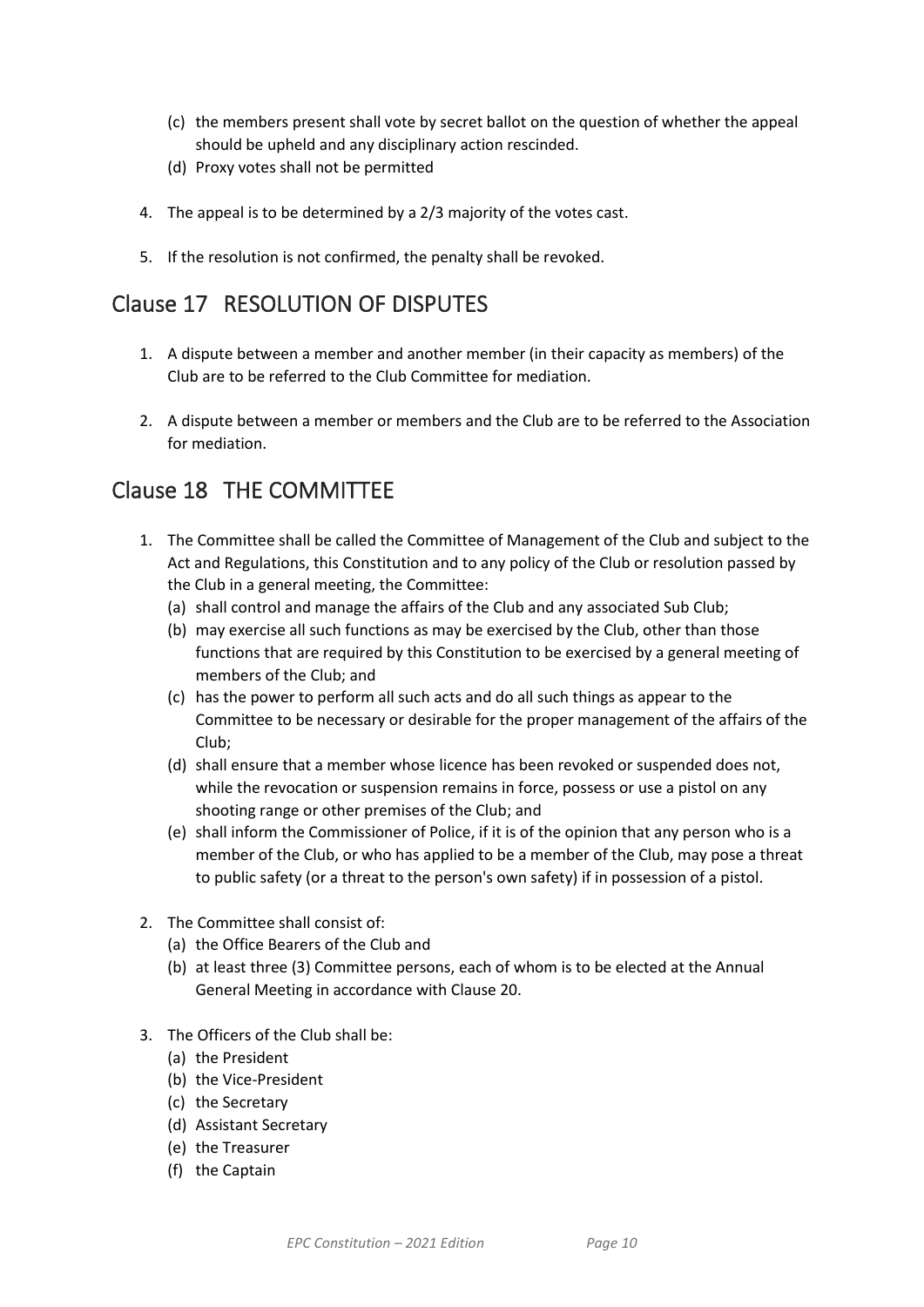- (g) the Vice-Captain/s
- (h) the Scorer
- (i) and not more than five (5) Committee persons.
- 4. Each member of the Committee shall, subject to this Constitution, hold office until the conclusion of the Annual General Meeting following the date of the members election, and shall be eligible for re-election.
- 5. In the event of a casual vacancy occurring in the membership of the Committee, where the member has resigned or died causing the Committee not to have a quorum to hold a meeting, the Committee may appoint a member of the Club to fill the casual vacancy and the member so appointed shall hold office subject to this Constitution, until the conclusion of the Annual General Meeting following the date of the appointment.
- 6. No member should hold more than one position on the Committee except for the case of a small club.

## <span id="page-14-0"></span>Clause 19 OFFICERS BEARERS OF THE CLUB

- 1. President
	- (a) There shall be one President.
	- (b) The President is the senior executive officer of the Club.
	- (c) He shall be a member ex-officio, of all regular and special committees.
- 2. Vice-President
	- (a) There shall be one Vice-President.
	- (b) He shall accept the full responsibilities of the President, in the absence or at the request of the President.
	- (c) He shall carry out any other duties given him by the President.
- 3. Secretary
	- (a) There shall be one Secretary.
	- (b) He shall within fourteen (14) days, lodge with the Association any change of name and/or address of the President, Secretary or Captain.
	- (c) He shall keep minutes of all proceedings at Committee meetings and general meetings of the Club, including all appointments of office-bearers and members of the Committee, and the names of members of the Committee present at a Committee meeting, or names of members present at a general meeting.
	- (d) He shall ensure that the minutes of proceedings at a meeting shall be signed by the chairperson of the meeting or the next succeeding meeting. The signature of the Chairperson may be transmitted by electronic means.
	- (e) He shall keep a record of all correspondence on behalf of the Club.
	- (f) He shall have all outgoing correspondence reviewed by the Committee.
	- (g) He shall keep a record of authorised signatories of the Club.
	- (h) He shall be a member ex-officio, of all regular and special committees.
	- (i) He shall submit, to the Commissioner of Police, in the approved form, an annual return relating to Club membership, certifying in each annual return that each current Club member has complied with the participation requirements and at the same time notify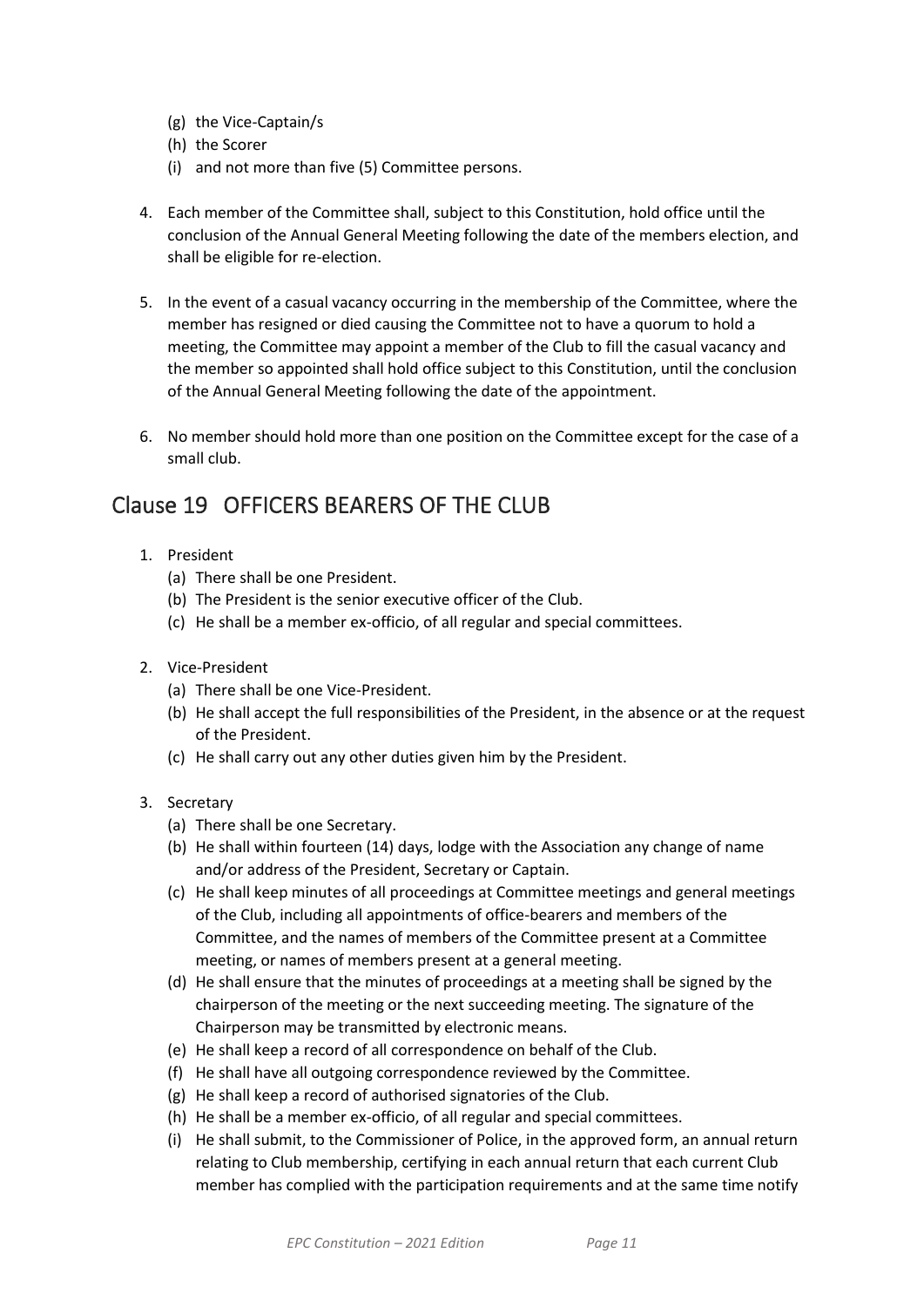any change in the membership of the Club, or any change in the personal details of a Club member that has been notified to the Club.

- (j) He shall, within seven (7) days, notify the Commissioner of Police and the Association of the resignation, cancellation or suspension of membership, transfer, or death of a member of the Club.
- (k) He shall fulfil all duties and obligations imposed on the Secretary by virtue of the Firearms Act, and such other duties as laid down in this Constitution.
- (l) He shall appoint a member of the Club to act as Secretary in his absence. Such appointment to be made in writing, and acknowledged in writing by the person so appointed.
- 4. Assistant or Acting Secretary
	- (a) There shall be one Assistant or Acting Secretary, (in the absence of the Secretary).
	- (b) He shall accept the full responsibilities of the Secretary, in the absence or at the request of the Secretary.
	- (c) He shall carry out any other duties given to him by the Secretary.
- 5. Treasurer
	- (a) There shall be one Treasurer.
	- (b) The Treasurer shall be responsible for all financial matters of the Club, and custody of books of account.
	- (c) He shall ensure that all payments authorised by the Club are made.
	- (d) He shall ensure that correct books of account are kept, showing the financial affairs of the Club, including full details of all receipts and expenditure connected with the activities of the Club.
	- (e) He shall, at the Annual General Meeting, deliver a financial statement covering the financial year immediately preceding that Annual General Meeting.
- 6. Captain
	- (a) There shall be one Captain.
	- (b) He shall have charge of all the ranges of the Club.
	- (c) He shall be responsible for the conduct of all competitions in accordance with the rules of the Club, the Association and Pistol Australia or the matches of other controlling bodies.
	- (d) He shall be responsible for the observance of all safety precautions on the ranges of the Club.
	- (e) He shall be responsible for the instruction of all members in the skill of target pistol shooting and longarms shooting where applicable.
	- (f) He shall appoint such Range Officials as deemed necessary for safe conduct on all ranges of the Club. Such Range Officials shall perform any other duties as directed.
- 7. Vice-Captain/s
	- (a) There shall be one or more Vice-Captains.
	- (b) He shall accept the responsibilities of the Captain, in the absence or, at the request of the Captain.
- 8. Scorer
	- (a) There shall be one Scorer.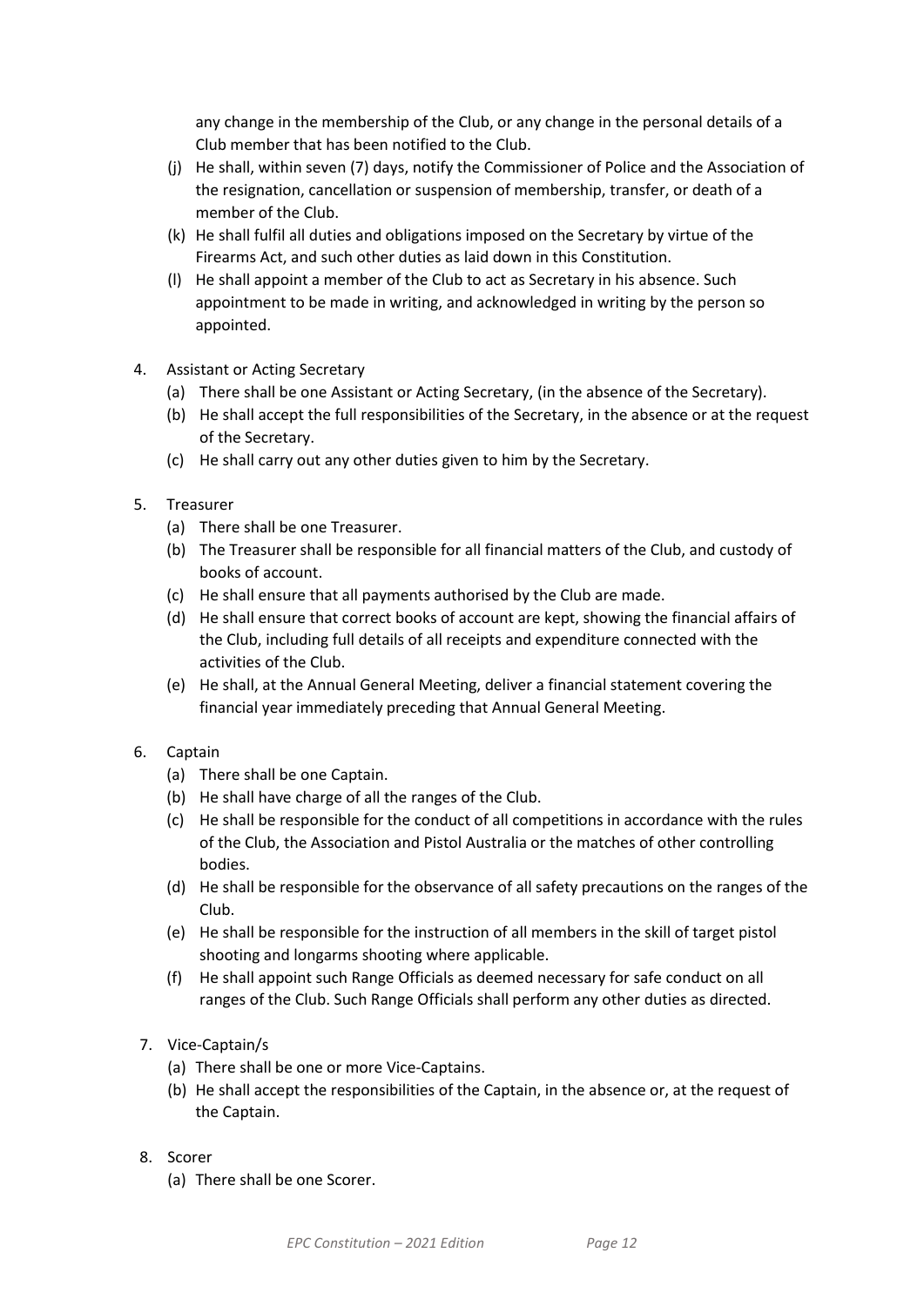- (b) The Scorer shall record the scores of all Clubs, inter-club competitions or practice in which Club members participate.
- (c) He shall maintain a grading record in accordance with the Association requirements.
- (d) He shall ensure that the correct grading is recorded in the member's grading card.

#### <span id="page-16-0"></span>Clause 20 ELECTION OF OFFICERS

- 1. Officers of the Club shall be elected at the Annual General Meeting by written ballot.
- 2. A candidate shall be deemed to be elected if the candidate achieves the highest number of votes for the nominated office.
- 3. A person nominated as a candidate for election as an office-bearer or as an ordinary committee member must be a financial member of the Club and hold a current NSW class H firearms licence
- 4. All nominations of candidates for election to the Committee of Management shall be received in writing, signed by two (2) financial members of the Club accompanied by the written consent of the candidate. (which may be endorsed on the forms of nomination).
- 5. Such written nominations shall be received by the Secretary seven (7) days prior to the date fixed for the holding of the Annual General Meeting.
- 6. If the number of nominations received is equal to the number of vacancies to be filled, the persons nominated shall be deemed to be elected.
- 7. If the number of nominations received is insufficient to fill all the vacancies, the candidates nominated are deemed to be elected and further nominations called at the meeting.
- 8. If the number of nominations received exceeds the number of vacancies to be filled, a secret ballot shall be held.
- 9. If insufficient further nominations are received, any positions remaining on the Committee shall be deemed to be casual vacancies, to be filled in accordance with Clause 21.
- 10. A nomination of a candidate for election under this Clause is valid if that candidate has been nominated for election to another office at the same election.
- 11. No candidate should be elected to more than one position on the Committee except in the case of a small Club.
- 12. All committee members shall be affiliated with NSWAPA and Pistol Australia (PA).
- 13. All voting shall be in person or by proxy (if proxy votes permitted).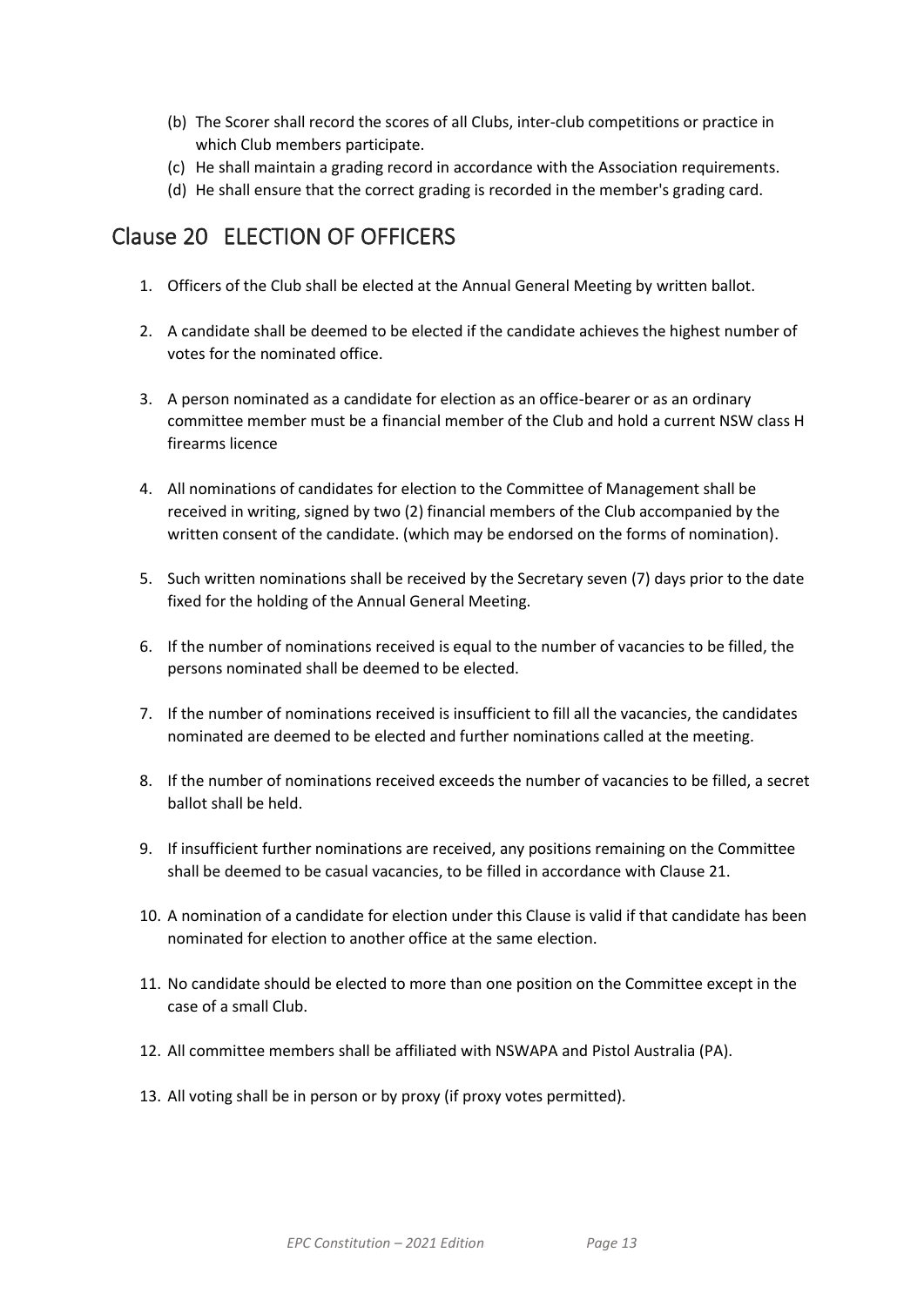# <span id="page-17-0"></span>Clause 21 CASUAL VACANCIES

- 1. For the purpose of this Constitution a casual vacancy in the office of a member of the Committee occurs if the member:
	- (a) ceases to be a member of the Club, or
	- (b) dies, or
	- (c) becomes an insolvent member under administration within the meaning of the Corporations law of the Commonwealth, or
	- (d) resigns office by notice in writing given to the Secretary, or
	- (e) is removed from office as per Clause 22, or
	- (f) becomes a mentally incapacitated person, or
	- (g) is absent without the consent of the Committee from three (3) consecutive scheduled meetings of the Committee or
	- (h) is convicted of an offence involving fraud or dishonesty for which the maximum penalty on conviction is imprisonment for not less than 3 months,
	- (i) is prohibited from being a director of a company under the Corporations law of the Commonwealth,
	- (j) is a vacancy created by insufficient nominations at the Annual General Meeting.
- 2. A casual vacancy may be filled in accordance with Clause 18.5.

#### <span id="page-17-1"></span>Clause 22 REMOVAL OF A COMMITTEE MEMBER

- 1. Any committee member not attending three (3) consecutive scheduled Committee meetings without having an approved "leave of absence" shall be deemed no longer a Committee member and the position may be filled in accordance with Clause 18.5.
- 2. The Club in a general meeting may by resolution remove any member of the Committee from office, before the expiration of the member's term of office and may by resolution appoint another person to hold office until the expiration of the term of the member so removed.
- 3. Where a member of the Committee to whom a proposed resolution referred to in subclause 2 relates, makes representations in writing to the Secretary or President (not exceeding a reasonable length) and requests that the representations be notified to the members of the Club, the Secretary or the President may send a copy of the representations to each member of the Club or, if they are not sent, the member is entitled to require that the representations be read out at the meeting at which the resolution is considered.
- 4. At the general meeting so called, a secret ballot shall be conducted requiring a 2/3 majority to confirm the resolution.

#### <span id="page-17-2"></span>Clause 23 COMMITTEE MEETINGS AND QUORUM

1. The Committee shall meet at least bi-monthly or as required in each period of twelve (12) months, at such place and time as the Committee may determine.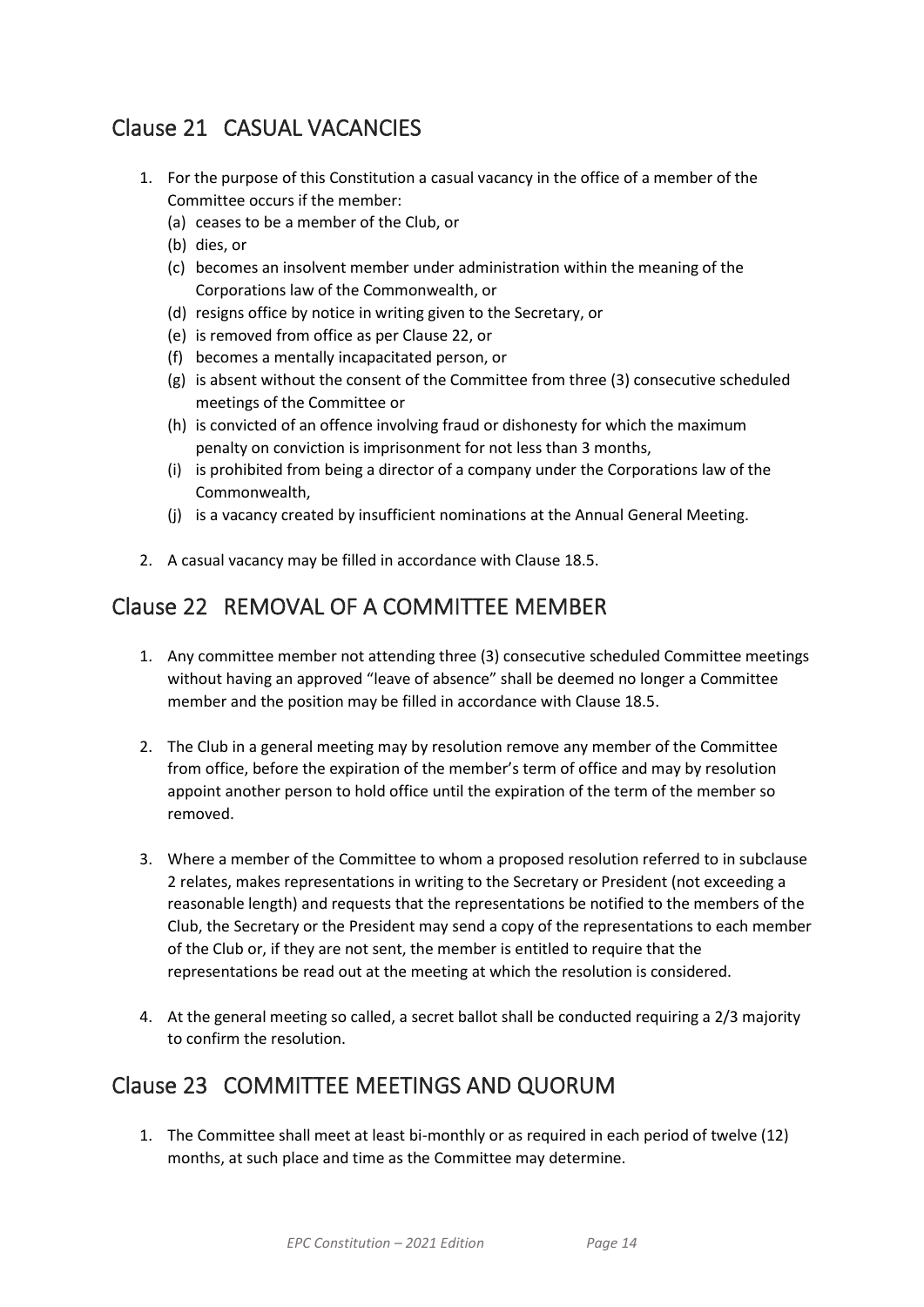- 2. Additional meetings of the Committee may be convened by the President or by any three (3) members of the Committee.
- 3. A notice of a meeting of the Committee shall be given by the Secretary to each member of the Committee at least 48 hours (or such other period as may be unanimously agreed upon by the members of the Committee) before the time appointed for the holding of the meeting by oral, written or by electronic means.
- 4. Notice of a meeting given under subclause 3, shall specify the general nature of the business to be transacted at the meeting and no business other than that business to be transacted at the meeting, except business which the Committee members present at the meeting unanimously agree to treat as urgent business.
- 5. Sixty (60) percent of members of the Committee constitute a quorum for the transaction of the business of a meeting of the Committee.
- 6. No business shall be transacted by the Committee unless a quorum is present and if within half an hour of the time appointed for the commencement of the meeting a quorum is not present, the meeting stands adjourned to the same place and at the same hour of the day in the following week.
- 7. If at the adjourned meeting a quorum is not present within half an hour of the time appointed for the meeting, the meeting shall be dissolved.

#### <span id="page-18-0"></span>Clause 24 DELEGATION BY COMMITTEE TO SUB-COMMITTEE

- 1. The Committee may, by instrument in writing, delegate to one or more sub-committees (consisting of such member or members of the Club as the Committee thinks fit) the exercise of such functions of the Committee as are specified in the instrument, other than:
	- (a) this power of delegation; and
	- (b) a function which is a duty imposed on the Committee by the Associations Incorporation Act or by any other law.
- 2. A function, the exercise of which has been delegated to a sub-committee under this Clause may, while the delegation remains unrevoked, be exercised from time to time by the subcommittee in accordance with the terms of the delegation.
- 3. A delegation under this Clause may be made subject to such conditions or limitations as to the exercise of any function, or as to time or circumstances, as may be specified in the instrument of delegation.
- 4. Despite any delegation under this Clause, the Committee may continue to exercise any function delegated.
- 5. Any act or thing done or suffered by a sub-committee acting in exercise of a delegation under this Clause has the same force and effect as it would have if it had been done or suffered by the Committee.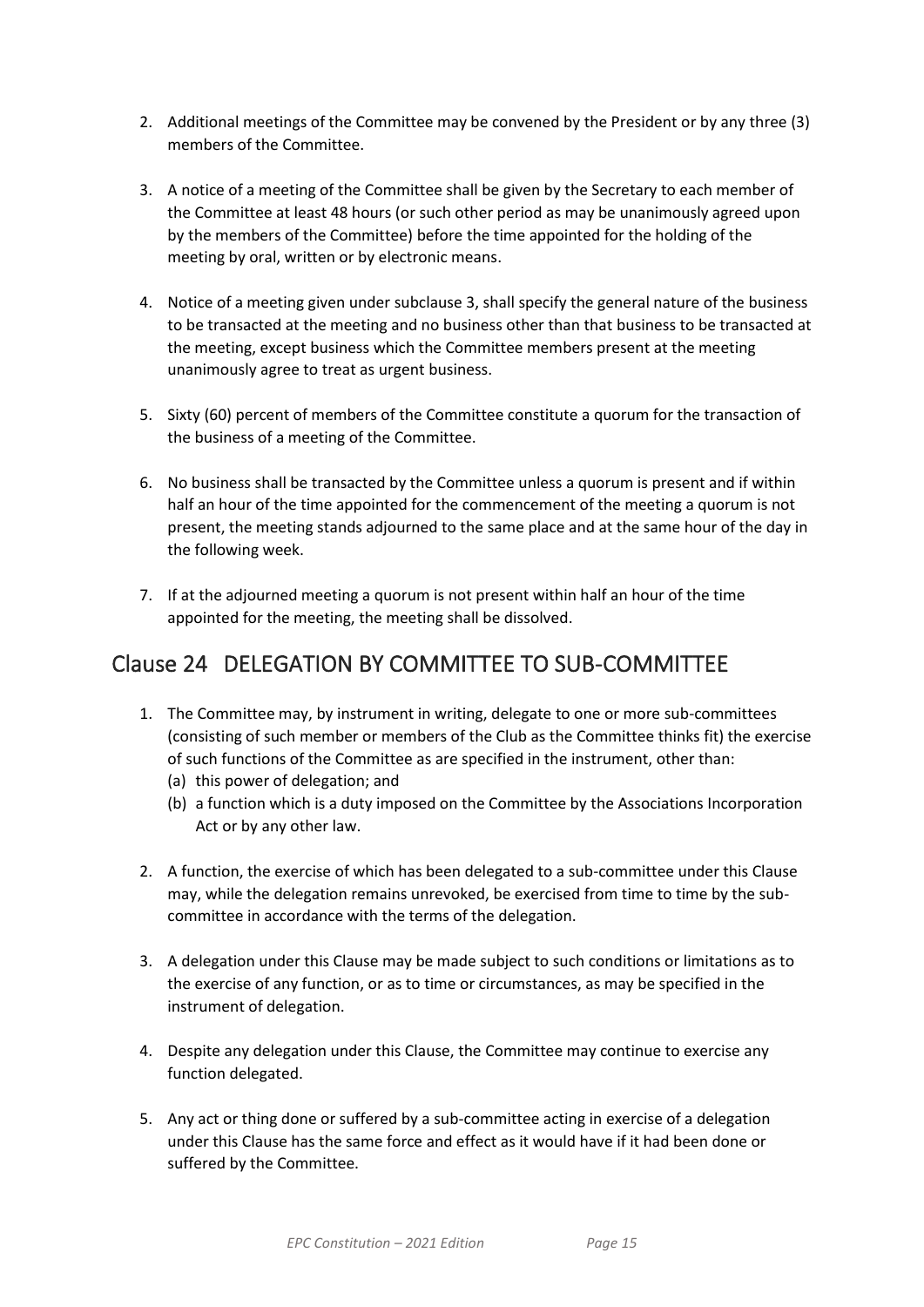- 6. The Committee may, by instrument in writing, revoke wholly or in part any delegation under this Clause.
- 7. A sub-committee may meet and adjourn as it deems appropriate.
- 8. All sub-committee's appointments will be terminated at the next Annual General Meeting and may be reappointed by the incoming committee when it meets.

# <span id="page-19-0"></span>Clause 25 VOTING AND DECISIONS

- 1. Questions arising at a meeting of the Committee or sub-committee appointed by the Committee shall be determined by a majority of the votes of members of the Committee or sub-committee present at the meeting.
- 2. Each member present at a meeting of the Committee or of any sub-committee appointed by the Committee (including the person presiding at the meeting) is entitled to one vote but, in the event of an equality of votes on any question, the person presiding may exercise a second or casting vote to uphold the status quo.
- 3. Subject to Clause 23(5) the Committee may act notwithstanding any vacancy on the Committee.
- 4. Any act or thing done or suffered, or purporting to have been done or suffered, by the Committee or by a sub-committee appointed by the Committee is valid and effectual despite any defect that may afterwards be discovered in the appointment or qualification of any member of the Committee or sub-committee.

# <span id="page-19-1"></span>Clause 26 INDEMNITY

The officers of the Club, and member of appointed sub-committees, shall be indemnified by the Club against all actions, suits, claims, demands, costs, damages and expenses which such person may incur, suffer or be liable to for any reason, or as a result of any contract entered into, or by any act or deed done by him in the proper discharge of his duties, or in any way relating thereto, except as may happen through his negligence or default.

# <span id="page-19-2"></span>Clause 27 POLICY OF THE CLUB

- 1. Subject to this Constitution, the Committee is empowered to make, repeal and amend resolutions on matters of policy and conduct, as they may from time to time consider necessary for the wellbeing of the Club. Such resolutions, repeals and amendments shall have effect until otherwise determined by the Committee or general meeting.
- 2. Any resolutions on matters of policy or conduct, made under this Constitution shall come into force and be duly operative upon the posting of an appropriate notice on the Notice Board of the Club.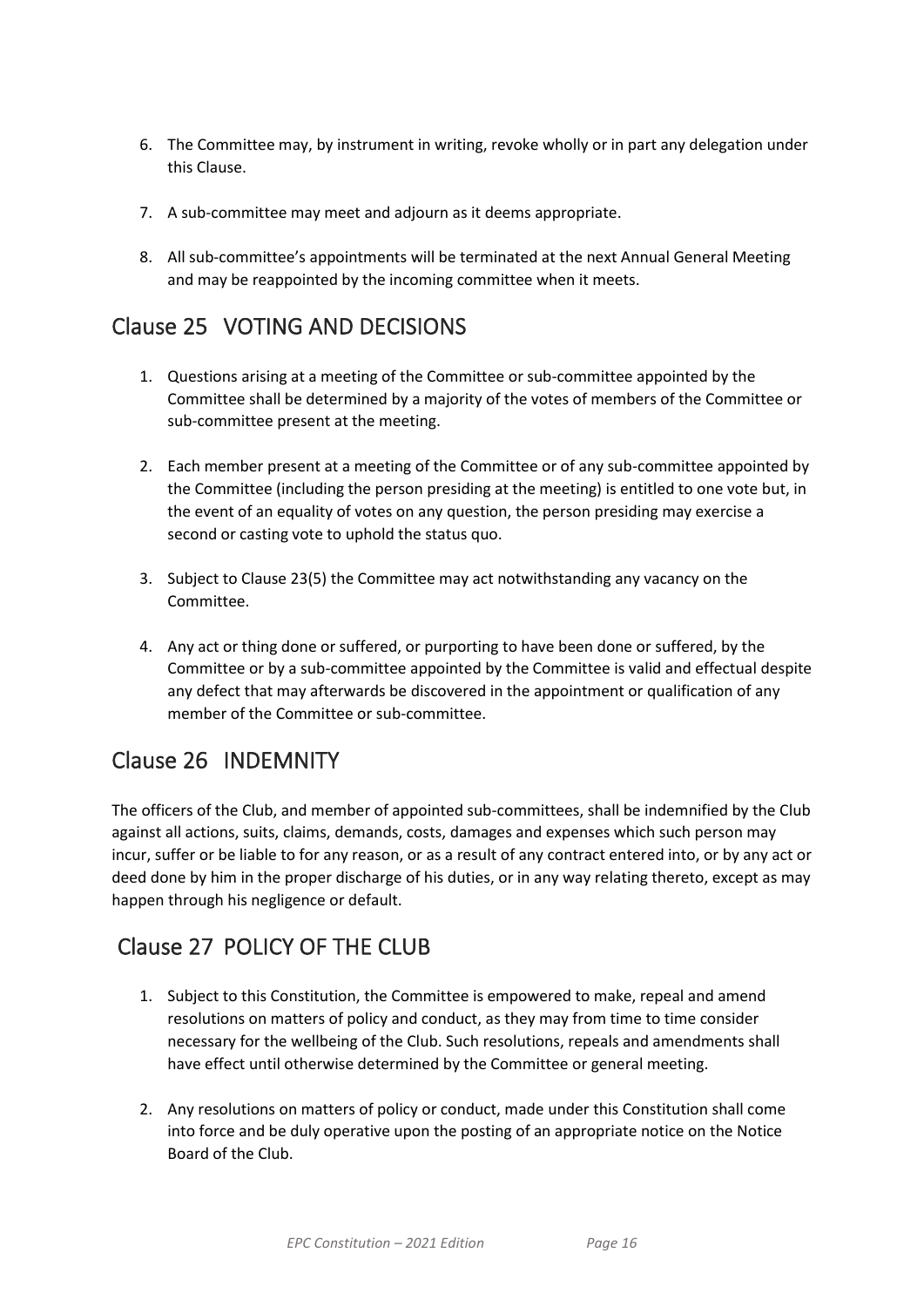# <span id="page-20-0"></span>Clause 28 NOTICE OF GENERAL MEETING

- 1. The Secretary shall, at least twenty-one (21) days before the date fixed for the holding of a general meeting, cause to be sent by prepaid post or electronic means to each member at the member's postal or electronic address appearing in the Register of Members, a notice specifying the place, date and time of the meeting and the nature of the business proposed to be transacted at the meeting.
- 2. No business other than that specified in the notice convening a general meeting shall be transacted at the meeting except, in the case of an Annual General Meeting, business which may be transacted pursuant to Clause 29.
- 3. A member desiring to bring any business before a general meeting, must give notice in writing or electronic means of that business to the Secretary who shall include that business in the notice calling the next general meeting.

#### <span id="page-20-1"></span>Clause 29 ANNUAL GENERAL MEETING

- 1. The Club shall, in each calendar year within the period of six (6) months after the expiration of each financial year of the Club, convene an Annual General Meeting of its members.
- 2. The Annual General Meeting of the Club shall, subject to the Associations Incorporation Act and this Constitution, be convened no later than the month of April each year.
- 3. An Annual General Meeting shall be specified as such in the notice convening it.
- 4. Twenty-one (21) days clear notice in writing by prepaid post or electronic means of the Annual General Meeting shall be given to all members, to be sent to each member at the member's address appearing in the Register of Members, such notice to specify the place, date and time of the meeting and Agenda.
- 5. In addition to any other business which may be transacted at an Annual General Meeting, the business of an Annual General Meeting shall be:
	- (a) To confirm the minutes of the last Annual General Meeting and of any Extraordinary General Meeting held since that meeting;
	- (b) To receive from the Committee reports on the activities of the Club during the last financial year;
	- (c) To elect office bearers of the Club and ordinary members of the Committee;
	- (d) To receive and consider the financial statement which gives a true and fair view of the income and expenditure, the assets and liabilities, the mortgages, charges and other securities affecting the Club, as of the last financial year.
	- (e) Annual membership fees.
- 6. If the Annual General Meeting has not been called by the end of April in any year, twentyfive (25) percent of the members may convene and conduct an Annual General Meeting.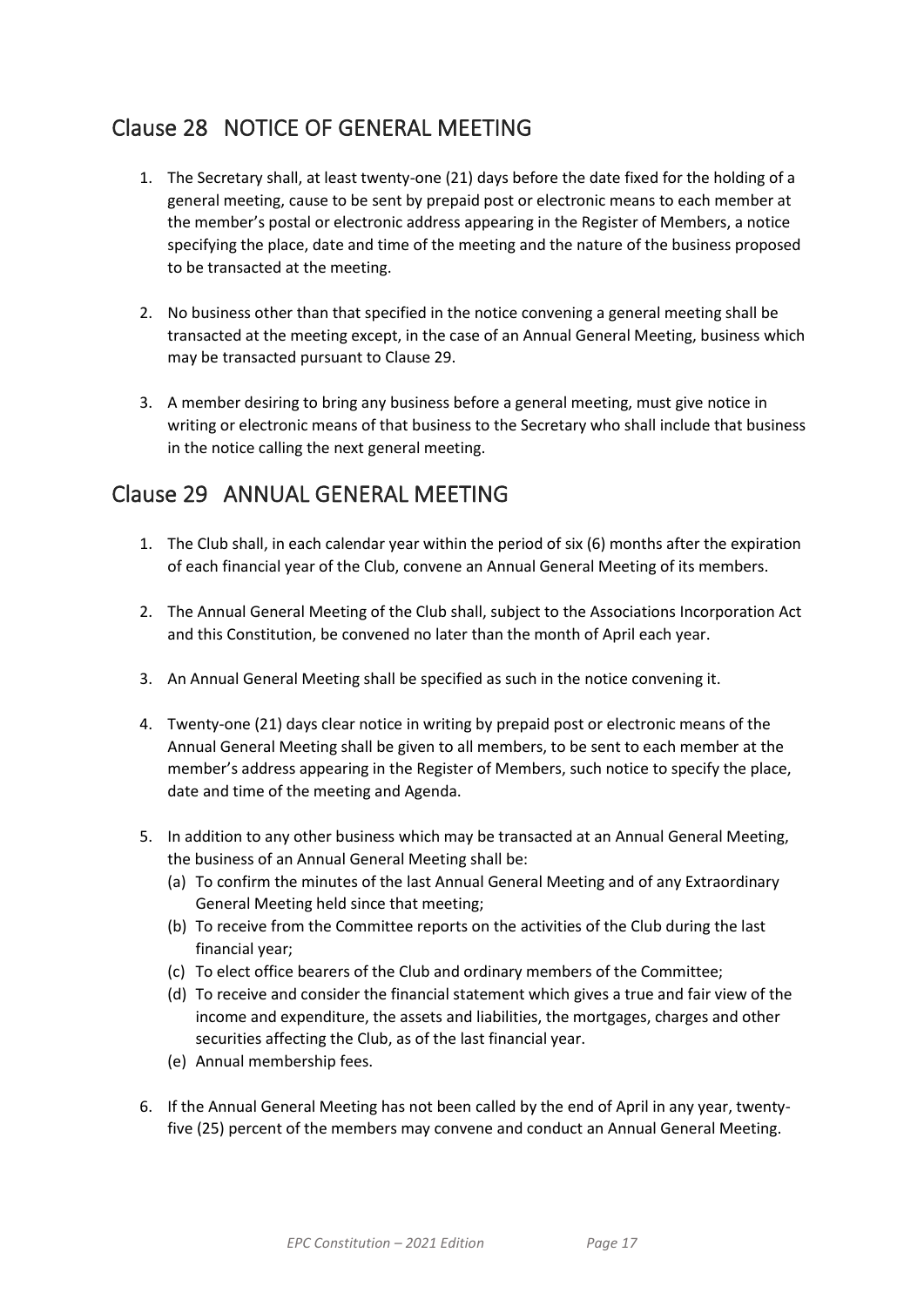7. The Annual General Meeting convened by members as referred to in subclause 6 shall be convened as nearly as is practicable in the same manner as Annual General Meetings are convened by the Committee and any member who thereby incurs expenses of convening, is entitled to be reimbursed by the Club.

## <span id="page-21-0"></span>Clause 30 EXTRAORDINARY GENERAL MEETING

- 1. The Committee may, whenever it thinks fit, convene an Extraordinary General Meeting of the Club.
- 2. The Committee shall, on the requisition in writing of not less than twenty-five (25) percent of members, convene an Extraordinary General Meeting of the Club.
- 3. A requisition of members for an Extraordinary General Meeting:
	- (a) shall state the purpose or purposes of the meeting;
	- (b) shall be signed by the members making the requisition;
	- (c) shall be lodged with the Secretary; and
	- (d) may consist of several documents in a similar form, each signed by one or more of the members making the requisition.
- 4. If the Committee fails to convene an Extraordinary General Meeting to be held within one (1) month after the date on which a requisition of members for a meeting is lodged with the Secretary, any one or more of the members who made the requisition may convene the meeting, to be held no later than three (3) months after that date.
- 5. An Extraordinary General Meeting convened by a member or members as referred to in subclause 4, shall be convened as nearly as practicable in the same manner as general meetings are convened by the Committee, and any Member who thereby incurs expenses of convening, is entitled to be reimbursed by the Club.

# <span id="page-21-1"></span>Clause 31 PRESIDING MEMBER

The President or, in the President's absence, the Vice-President, shall preside as Chairperson at each general meeting or Committee meeting of the Club.

- 1. If the President and the Vice-President are absent from a meeting, or unwilling to act, the members present shall elect one of their number to preside as Chairperson at the meeting.
- 2. At meetings of any sub-committee of the Club, the Chairperson of the sub-committee shall preside.
- 3. If the Chairperson of the sub-committee is absent from a meeting, or unwilling to act, the members present shall elect one of their number to preside at the meeting.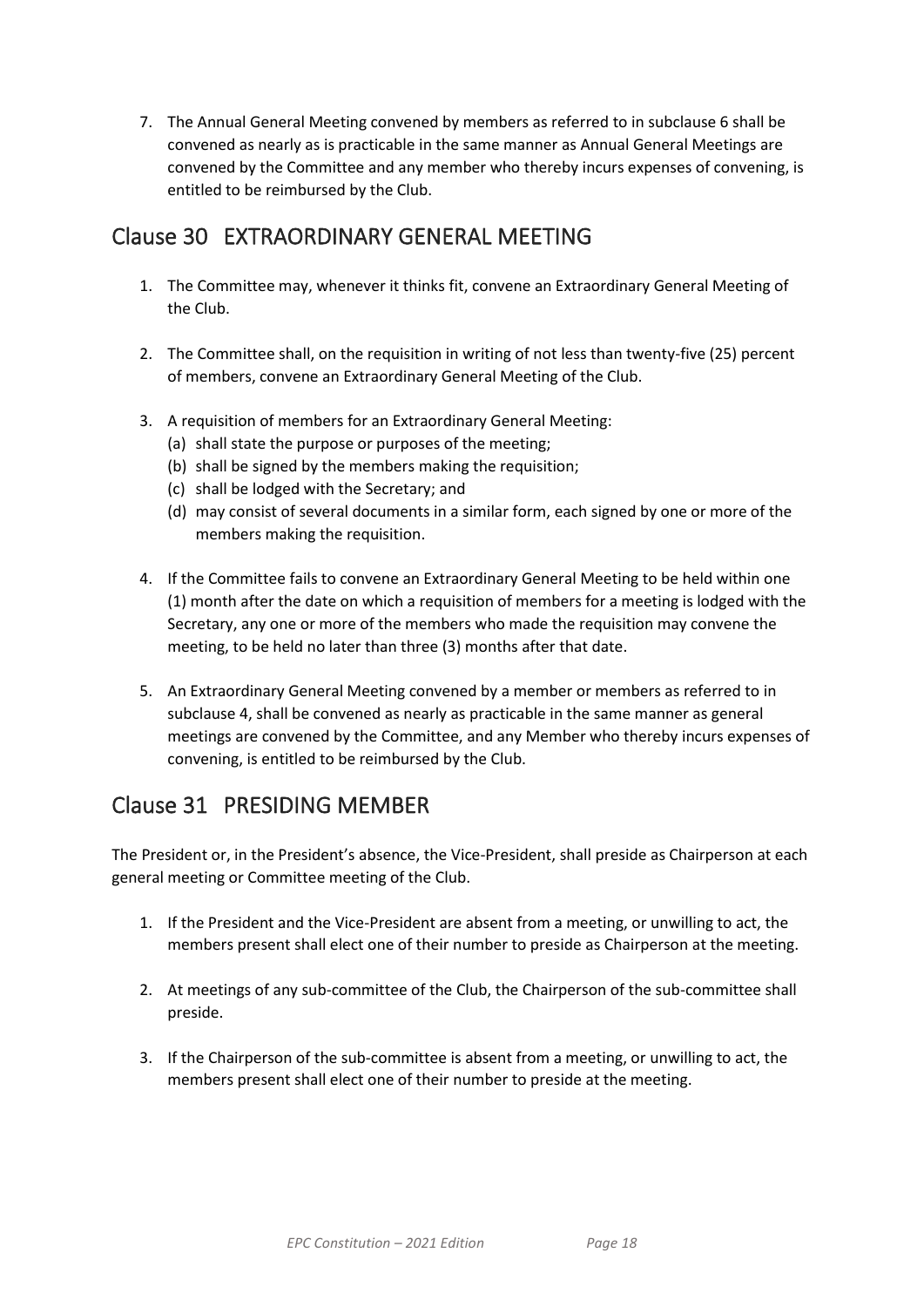# <span id="page-22-0"></span>Clause 32 PROCEDURE AT GENERAL MEETING

- 1. No item of business shall be transacted at a general meeting unless a quorum of members entitled under this Constitution to vote is present during the time the meeting is considering that item.
- 2. Five (5) members or twenty-five (25) percent of all members, whichever is the greater number (being members entitled to vote at a general meeting), shall constitute a quorum for the transaction of the business of a general meeting.
- 3. If within half an hour after the appointed time for the commencement of a general meeting a quorum is not present, the meeting if convened on the requisition of the members shall be dissolved and in any other case shall stand adjourned to the same day in the following week at the same time and (unless another place is specified at the time of the adjournment by the person presiding at the meeting or communicated by written notice to the members given before the day to which the meeting is adjourned) at the same place.
- 4. If at the adjourned meeting a quorum is not present within half an hour after the time appointed for the commencement of the meeting, the members present, being at least three (3) members or fifteen (15) percent of all members whichever is the greater number (being members entitled to vote at a general meeting) shall constitute a quorum.

## <span id="page-22-1"></span>Clause 33 MAKING OF DECISIONS

- 1. A question arising at a general meeting of the Club shall be determined by either:
	- (a) a show of hands, or
	- (b) a written ballot, if on the motion of the Chairperson or of five (5) or more members present at the meeting, it is resolved that the question should be determined by a written ballot.
- 2. If the question is to be determined by a show of hands, a declaration by the Chairperson that a resolution has, on a show of hands, been carried or carried unanimously or carried by a particular majority or lost, or an entry to that effect in the minute book of the Club, is evidence of the fact without proof of the number of proportion of the votes recorded in favour of or against that resolution.
- 3. If the question is to be determined by a written ballot, the ballot is to be conducted in accordance with the directions of the Chairperson.
- 4. Subject to this Constitution, all matters at a general meeting shall be decided by a simple majority vote of members.

# <span id="page-22-2"></span>Clause 34 SPECIAL RESOLUTION

- 1. A resolution of the Club is a special resolution if:
	- (a) at a meeting of the Club of which notice has been given to its members no later than twenty-one (21) days before the date on which the meeting is to be held or,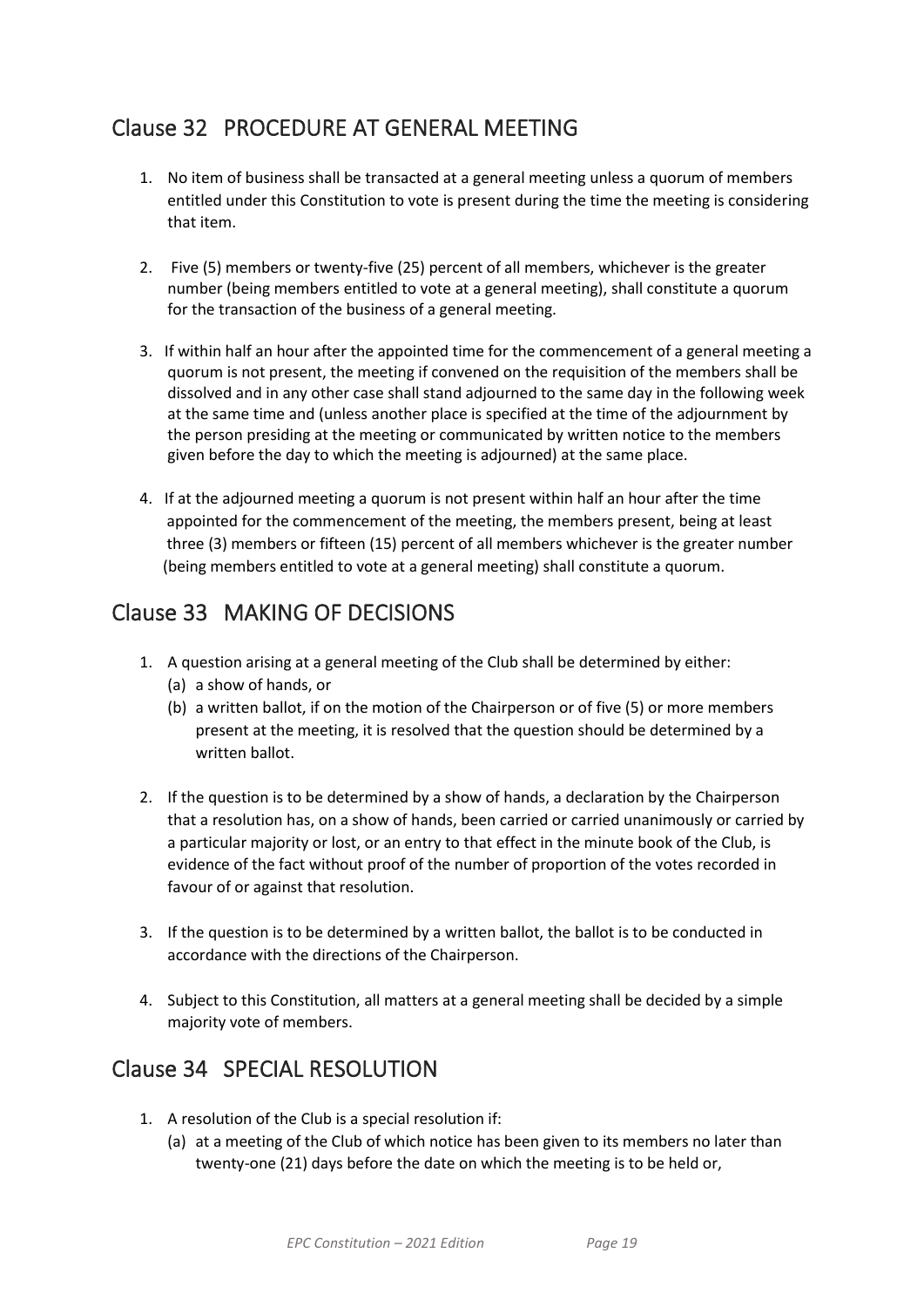- (b) in a postal ballot conducted by the Club, or
- (c) in such other manner as the Director-General may direct,
- (d) it is passed by at least three quarters  $(*)$  majority of the votes cast by the members of the Club, being entitled under this Constitution to vote, do so in person or by proxy at the meeting.
- 2. A notice referred to in sub-clause 1(a) must include the terms of the resolution and a statement to the effect that the resolution is intended to be passed as a special resolution.
- 3. A postal ballot referred in sub-clause 1(b) may only be conducted in relation to resolutions of a kind that this Constitution permits to be voted on by means of a postal ballot and, if conducted must be conducted in accordance with the Associations Incorporation Regulation.

# <span id="page-23-0"></span>Clause 35 VOTING

- 1. Upon any question arising at a general meeting of the Club, a member has one vote only.
- 2. All votes shall be given personally or by proxy (where proxy voting is allowed under the Constitution).
- 3. In the case of an equality of votes on a question at a general meeting, the Chairperson of the meeting is entitled to exercise a second or casting vote to uphold the status quo.
- 4. A member is not entitled to vote at any general meeting of the Club unless all money due and payable by the member to the Club has been paid.
- 5. A member is not entitled to vote at any general meeting of the Club if the member is an Associate Member or a Junior member under eighteen (18) years of age.

# <span id="page-23-1"></span>Clause 36 POSTAL BALLOTS

- 1. The Club may hold a postal ballot to determine any issue or proposal other than an appeal under Clause 16.
- 2. A postal ballot shall be conducted in accordance with the Associations Incorporation Regulation.

# <span id="page-23-2"></span>Clause 37 APPOINTMENT OF PROXIES

- 1. Except in the case of Clause 16, where a member is unable to be present at any general meeting, that member may appoint the Secretary to exercise directed proxy votes on his behalf.
- 2. The Secretary may cast as many directed proxy votes for which he holds valid proxy forms.
- 3. The notice appointing the proxy shall be in the form as set out in Appendix 1.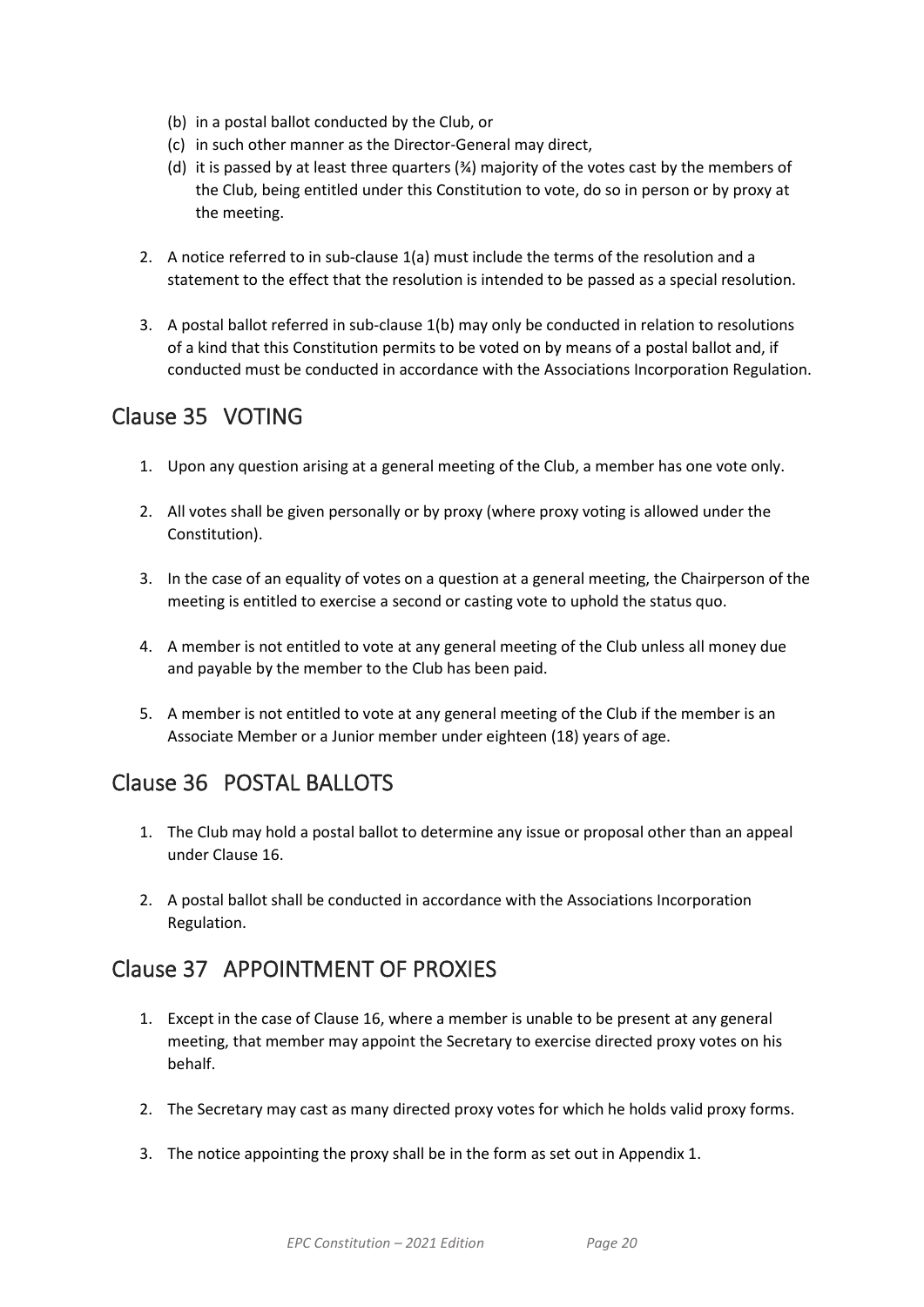- 4. The notice appointing the proxy shall be served on the Secretary prior to the commencement of the meeting at which the person named in the instrument proposes voting. In default the instrument shall not be valid.
- 5. The content of proxy votes served on the Secretary shall be confidential. At the beginning of the meeting the Secretary will announce that proxy votes are held on the matters specified therein.
- 6. Minor variations in the form shall not invalidate a proxy provided the intention is clear.
- 7. Where votes are cast by proxy the members present shall decide, by simple majority, on the validity of any vote that is called into question.

# <span id="page-24-0"></span>Clause 38 ADJOURNMENT

- 1. The Chairperson or members of the Club at a general meeting at which a quorum is present may, with the consent of the majority of members present at the meeting, adjourn the meeting from time to time and place to place, but no business shall be transacted at an adjourned meeting other than the business left unfinished at the meeting at which the adjournment took place. Only those members present at the original meeting can vote at the adjourned meeting.
- 2. Where a general meeting is adjourned for fourteen (14) days or more, the Secretary shall give written notice of the adjourned meeting and the nature of the business to be transacted at the meeting.
- 3. Except as provided in subclauses 1 and 2, notice of an adjournment of a general meeting or of the business to be transacted at an adjourned meeting is not required to be given.

# <span id="page-24-1"></span>Clause 39 VISITORS

- 1. Any person not being a member of the Club, shall enter onto the Club premises only upon the invitation of a member of the Club. Such members shall be responsible for the behaviour and conduct of such visitor on the Club premises. It shall be the obligation of the Club member to acquaint the visitor of range rules and procedure.
- 2. A visitor shall record and sign his name in the Visitors' Book.
- 3. Visitors may be invited to shoot on the Club ranges provided they are members of an Approved Club. Visitors from another Approved Club shall record their name, and sign the Clubs visitors book and shall produce evidence of their membership and current licence to a member of the Committee or range official.
- 4. A competitor visiting from an Approved Club shall report to a member of the Committee or, in their absence, the Range Officer, who shall ensure that the competitor records their name, signature and Club in the Visitors' Book and produces evidence of his membership and current licence.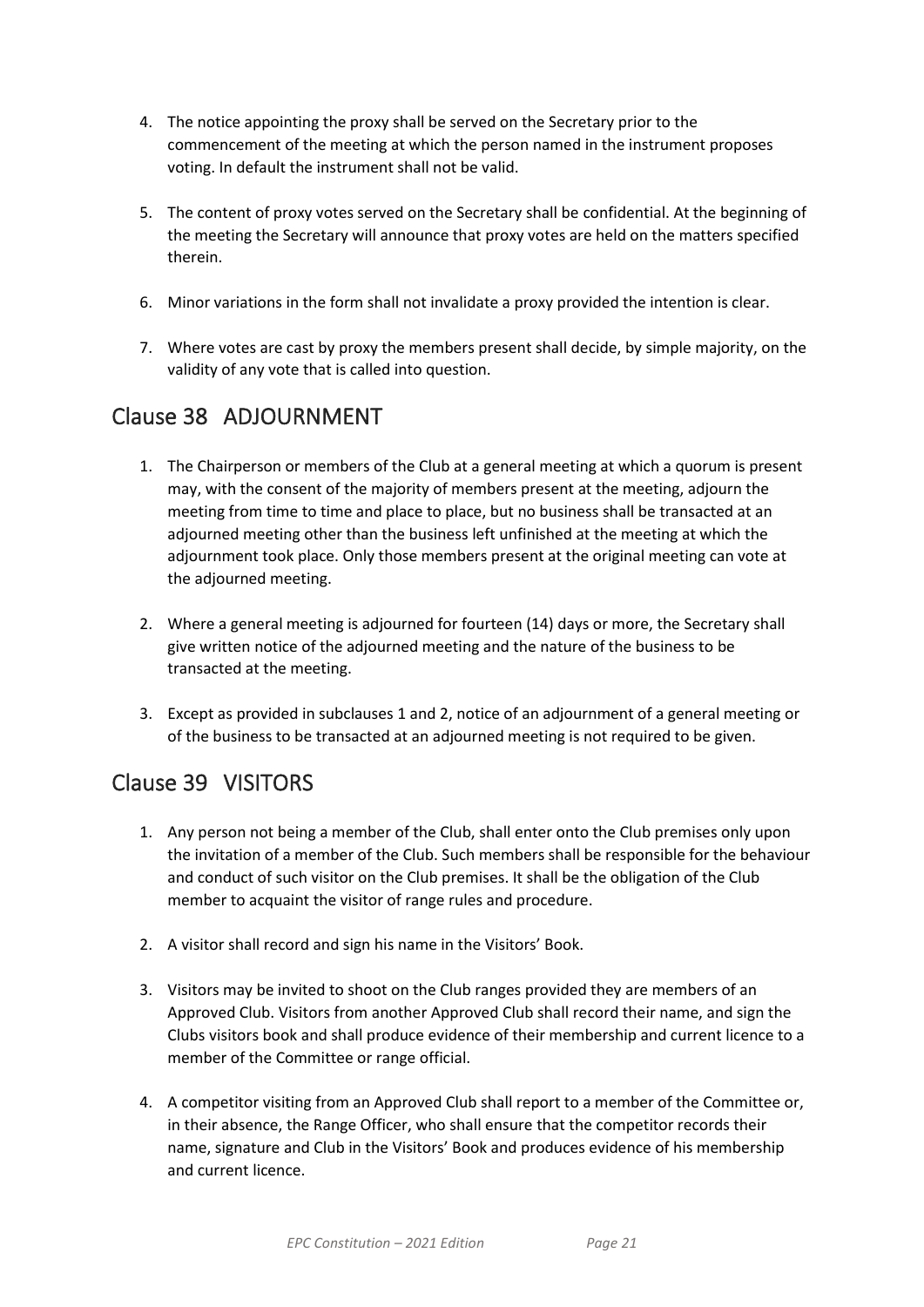# <span id="page-25-0"></span>Clause 40 CLUB FIREARMS

- 1. The Club may apply for a Club Firearms Licence for any pistols for which the Club is approved.
- 2. The Committee shall nominate a licensed Club member as Licence Holder for Club pistols and/or longarms. Such nomination cannot be delegated to another Club member.
- 3. Such Licence Holder shall be responsible at all times for the safe keeping, possession and use of all Club pistols.
- 4. The Licence Holder may assign the use of Club pistols and/or longarms:
	- (a) to a Club member or a member of another Approved Club, who holds an equivalent firearms licence, who may personally use the pistol and/or longarms,
	- (b) to allow an unlicensed person to use the pistol while under the direct supervision of a Club approved full class H license holder provided only that the unlicensed person has been approved by the Club or Range Officer on the relevant Firearms Registry prescribed declaration form (P650 form) or its current equivalent.
	- (c) to a Club member or a member of another Approved Club, who holds a Probationary Pistol Licence or Minor's Target Pistol Permit, to use the pistol while under appropriate supervision.
- 5. If possession of a Club pistol is assigned to a Club member or a member of another approved Club, the Club and the Club Firearms Licence Holder must maintain a daily register of the person or club member's name and firearms licence to whom the club pistol is assigned.
- 6. The Club may authorise a change of address of the Club pistols to another Club member who holds a full Class H pistol licence and shall notify the Firearms Registry within fourteen (14) days of the change of safe storage address in the prescribed form.
- 7. The Secretary or Captain shall cause such register to be retained until the expiration period of three (3) years after the completion of the last entry therein and not extract or cause or permit to be extracted any page from such register.
- 8. The register shall, upon demand, made by an authorised member of the Police Force or Firearms Registry, be produced to permit them to make copies of any entry therein.
- 9. Members shall make themselves conversant with the requirements of the Firearms Act and Firearms Regulations there under, in respect of pistols owned by the Club.

# <span id="page-25-1"></span>Clause 41 INTOXICATING LIQUOR AND DRUGS

1. No person shall consume intoxicating liquor, illegal or debilitating drugs on a range of the Club at any time.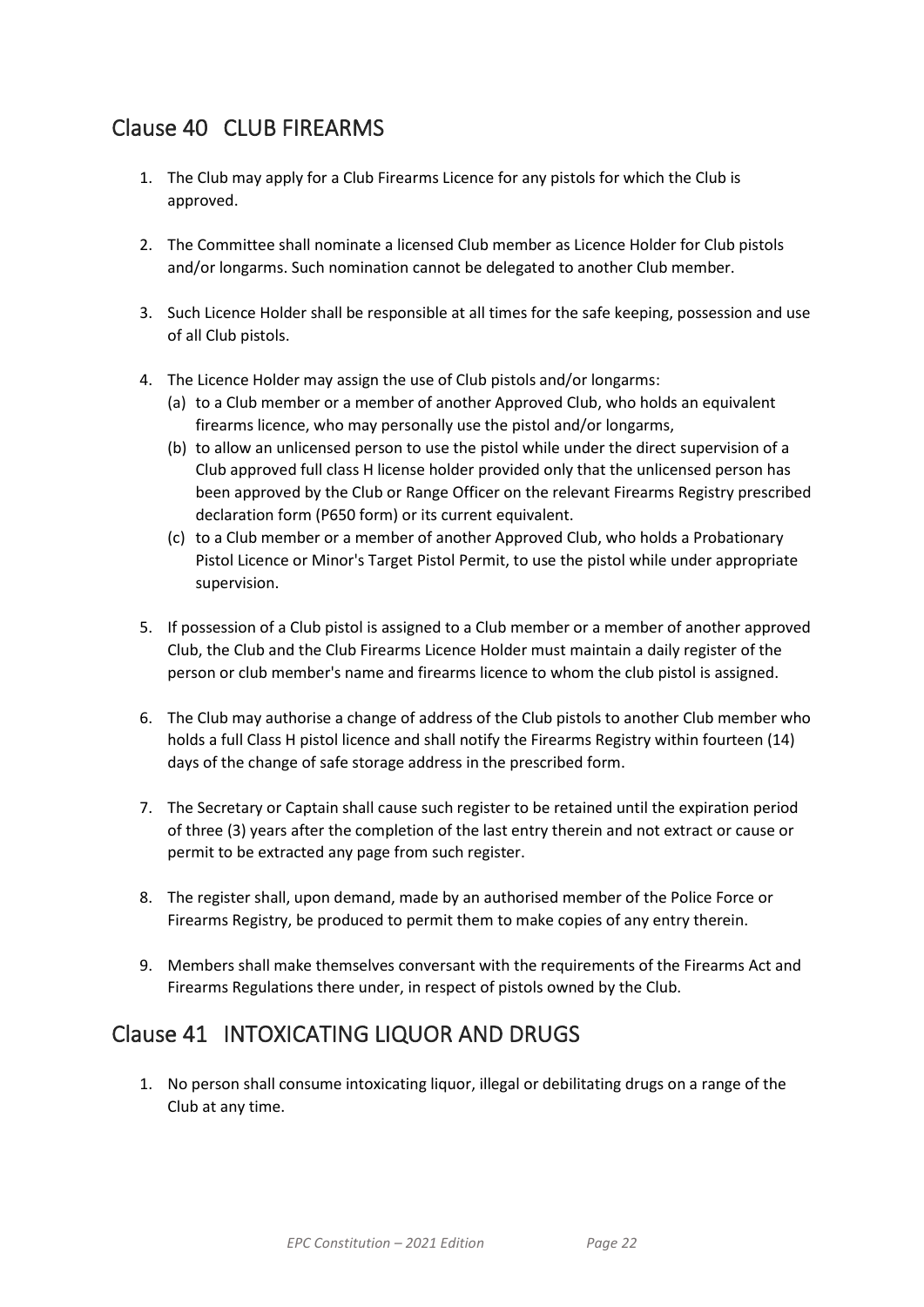- 2. No person shall consume intoxicating liquor at the Club until all shooting activities have been completed for the day and all firearms are secured in accordance with the Firearms Act and the controller of those firearms must comply with all relative acts and regulations.
- 3. No person shall be admitted to or be on a range of the Club whilst apparently under the influence of intoxicating liquor, illegal or debilitating drugs.
- 4. Any person found under the influence of intoxicating liquor, illegal or debilitating drugs on Club premises or on a range of the Club, shall be ordered to leave forthwith and if such person is a member of the Club, they shall be liable to be dealt with by the committee. If such person is a visitor from another club, they shall be reported in writing to their own Club.

# <span id="page-26-0"></span>Clause 42 RANGE FEES

Range Fees and Competition Fees shall be fixed by the Committee.

# <span id="page-26-1"></span>Clause 43 PISTOLS AND SHOOTING RULES

All pistols used and matches held on the ranges of the Club shall conform to Pistol Australia or the Association Rules, for which the range is licensed.

## <span id="page-26-2"></span>Clause 44 INSPECTION OF RANGES

Any range or ranges of the Club may be inspected at any time by an authorised member of the Police Force, a member of the Executive of the Association or person authorised in writing by the Association.

# <span id="page-26-3"></span>Clause 45 NOTICES REGARDING RULES FOR SAFETY AND CONDUCT

At least two (2) copies of the current Association Standard Rules for Safety and Conduct on the Pistol Range shall be displayed at separate locations on all ranges of the Club.

# <span id="page-26-4"></span>Clause 46 INSURANCE

The Club may effect and maintain such insurance as the Club may, from time to time, deem necessary.

#### <span id="page-26-5"></span>Clause 47 FINANCIAL YEAR

<span id="page-26-6"></span>The financial year of the Club shall end on the 31<sup>st</sup> of October of each year, to which day the accounts of the Club shall be balanced.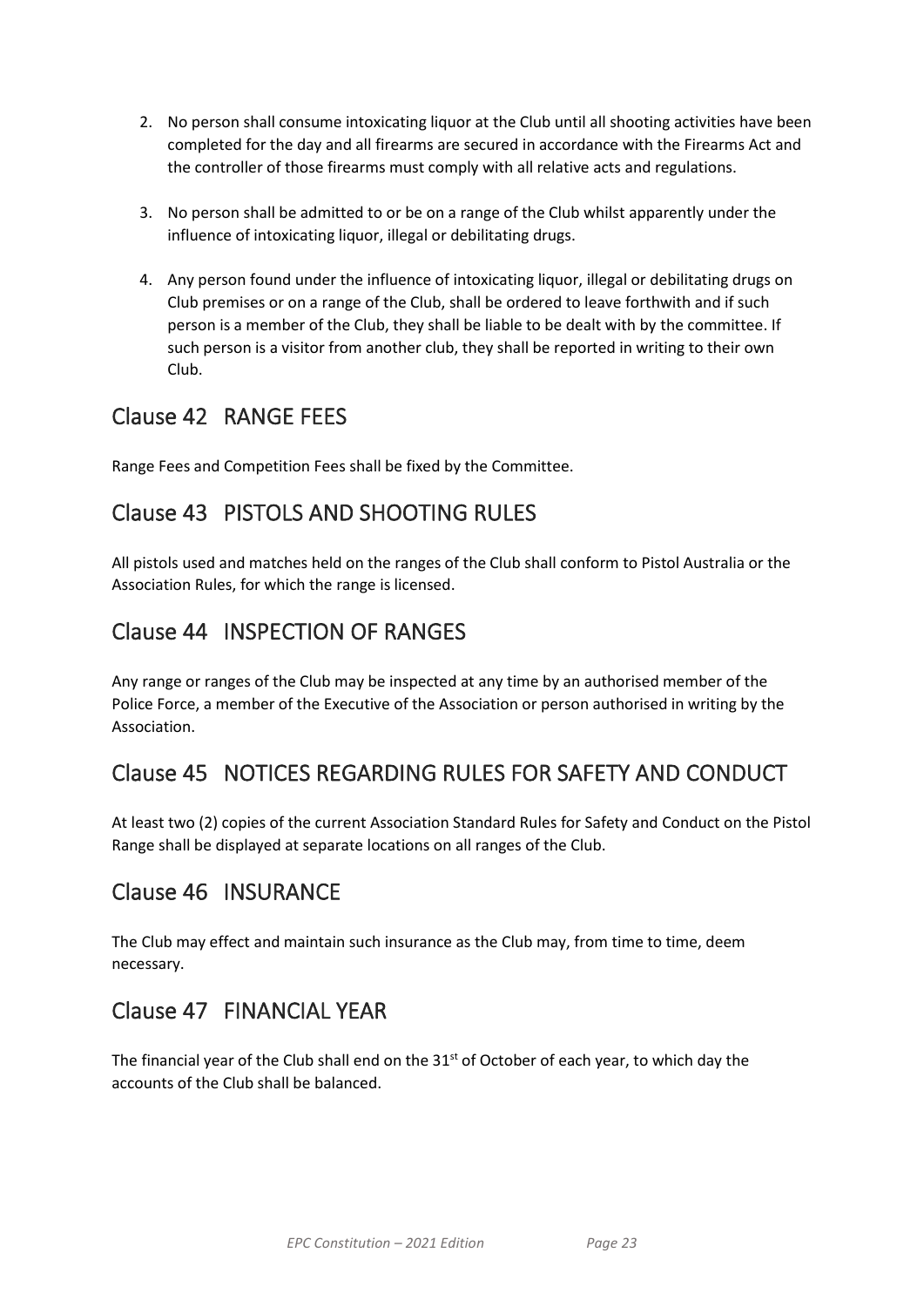# Clause 48 FUNDS – SOURCE

- 1. The funds of the Club shall be derived from Joining Fees and Annual Membership Fees, donations and subject to any resolution passed by the Club in general meeting, such other sources as the Committee determines.
- 2. All money received by the Club shall be deposited as soon as practicable and without deduction to the credit of the Club's bank account or other authorised deposit-taking institution account.
- 3. As soon as practicable after receiving any money, the Club shall issue an appropriate receipt.

#### <span id="page-27-0"></span>Clause 49 FUNDS – MANAGEMENT

- 1. Subject to any resolution passed by the Club in general meeting, the funds of the Club shall be used in pursuance of the Objects of the Club in such manner as the Committee determines.
- 2. All cheques, drafts, bills of exchange, promissory notes and other negotiable instruments shall be signed by any two (2) of the President, Vice President, Treasurer or Secretary of the Club.
- 3. The Public Officer is, by virtue of that office, an authorised signatory of the Club.

#### <span id="page-27-1"></span>Clause 50 CUSTODY OF BOOKS, ETC.

Except as otherwise provided by this Constitution, the Club Secretary shall keep in their safe custody or under their control all registers, records, books and other documents relating to the Club.

#### <span id="page-27-2"></span>Clause 51 INSPECTION OF BOOKS AND RECORDS

- 1. The records, books, this Constitution, minutes of all Committee meetings and general meetings of the Club and other financial documents of the Club shall be open for inspection, at any reasonable time free of charge, by an authorised member of the Police Force, a member of the Executive of the Association or a person authorised in writing by the Association.
- 2. The books and documents of the Club, other than the Register of Members, shall be open for inspection, free of charge, at any reasonable time by a member of the Club.
- 3. A member is entitled to inspect his records upon request, free of charge, at any reasonable time.
- 4. Information that members provide will be kept safe and secure within the Club or by the Club Secretary.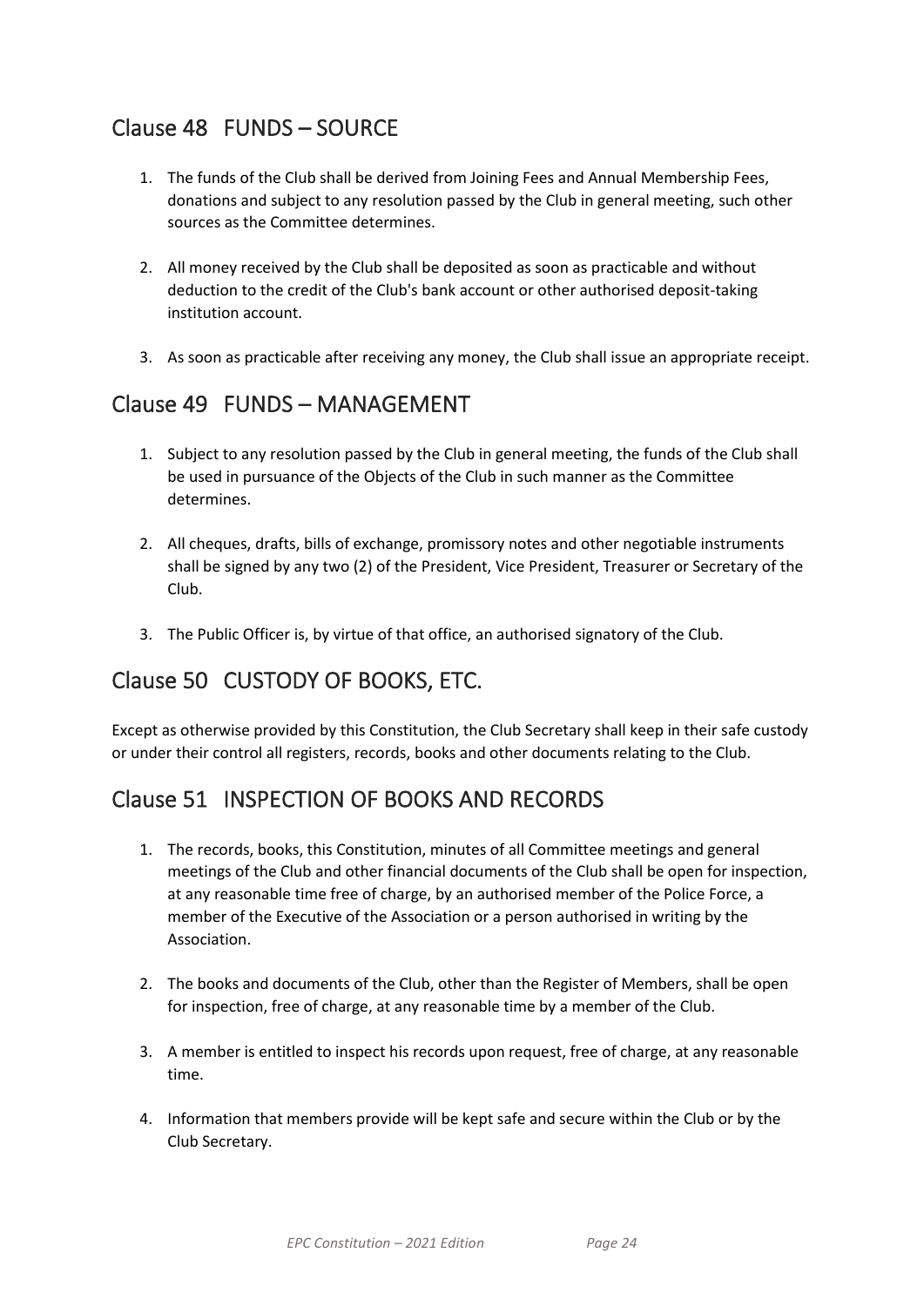# <span id="page-28-0"></span>Clause 52 SERVICE OF NOTICE

- 1. For the purpose of these rules, a notice may be served by or on behalf of the Club upon any member:
	- (a) by delivering it to the member personally, or
	- (b) by sending it by prepaid post to the member at the address shown in the Register of Members, or
	- (c) by sending it by facsimile transmission, email or some other form of electronic transmission to an address specified by the member in writing, for giving or serving of the notice.
- 2. For the purposes of this Constitution, unless the contrary is proved, a notice is taken to have been given or served:
	- (a) in the case of a notice given or served personally, on the date on which it is received by the addressee, and
	- (b) in the case of a notice sent by pre-paid post, on the date being seven (7) days after the day it was sent, and
	- (c) in the case of a notice sent by facsimile transmission, email or some other form of electronic transmission, on the date it was sent or, if the machine or electronic device from which the transmission was sent produces a report indicating that the notice was sent on a later date, on that date.

#### <span id="page-28-1"></span>Clause 53 PUBLIC OFFICER

- 1. The Committee must appoint a public officer.
- 2. The public officer must be a person who is aged 18 years or more and is ordinarily resident in the state of New South Wales.
- 3. The position of public officer may be held by a Member of the Committee or a Club Member nominated by the Committee
- 4. The public officer's acts are valid despite any defect in his appointment.
- 5. Within 28 days after taking office as the Club's public officer, he must notify the Director-General, in the approved form, of his:
	- (a) full name
	- (b) date of birth
	- (c) address for service of notices, being either his residential address or some other address at which he can generally be contacted
	- (d) the fact that he has taken office as public officer.
- 6. If there is any change in the address of the public officer of the Club, the public officer must notify the Director-General, in the approved form, of the new address within Twenty eight (28) days after the change occurs.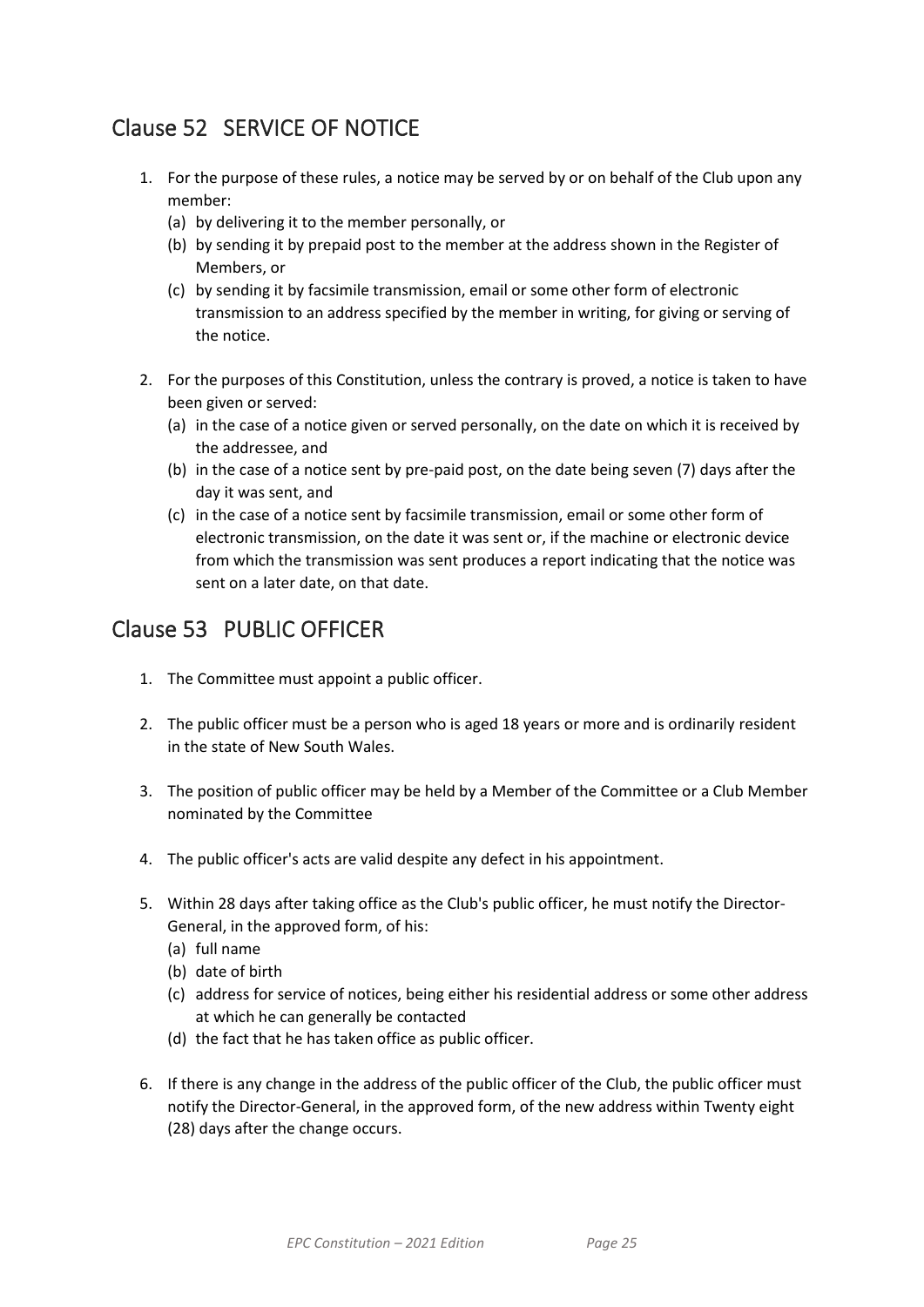# <span id="page-29-0"></span>Clause 54 VACATING OFFICE OF PUBLIC OFFICER

- 1. The Club's public officer vacates office in the following circumstances:
	- (a) if he dies,
	- (b) if he resigns the office in writing addressed to the committee,
	- (c) if he is removed from office of Public Officer by resolution of a general meeting of the Club,
	- (d) if he becomes a bankrupt, applies to take the benefit of any law for the relief of bankrupt or insolvent debtors, compounds with his creditors or makes an assignment of his remuneration for their benefit,
	- (e) if he becomes a mentally incapacitated person,
	- (f) if he ceases to ordinarily reside in the state of New South Wales,
	- (g) if he ceases to be a Member of the Committee or Club,
	- (h) in such other circumstances as this Constitution may provide.
- 2. Within 14 days after vacating office, a former public officer of the Club must ensure that all documents and assets in his possession that belong to the Club are delivered to a Member of the Committee of the Club.
- 3. The Committee must fill any vacancy in the office of public officer within 28 days after the vacancy arises.

## <span id="page-29-1"></span>Clause 55 CODE OF CONDUCT

All members of the Club shall be conversant with and uphold the principles of the Associations Code of Conduct where applicable to Clubs and members.

# <span id="page-29-2"></span>Clause 56 FIREARMS ACT 1996 (AS AMENDED)

Notwithstanding any clause in this Constitution, the Club and all members of the Club shall be bound by the provisions of the Firearms Act, 1996 (as amended) and Regulations thereunder.

# <span id="page-29-3"></span>Clause 57 ALTERATION OF OBJECTS AND THE CONSTITUTION

- 1. The Objects and the Constitution of the Club may be altered, rescinded or added to by special resolution as set out in Clause 34.
- 2. Where the Club intends to amend the Constitution, such amendments must be notified to the Association for approval at least two (2) months prior to the amendment/s being submitted to members for voting at a general meeting.
- 3. Where this Constitution is amended, one (1) hard copy and one (1) electronic copy of the amended Constitution, certified as correct under the hand of the Secretary, shall be forwarded to the Association within fourteen (14) days after the amendment/s have been made.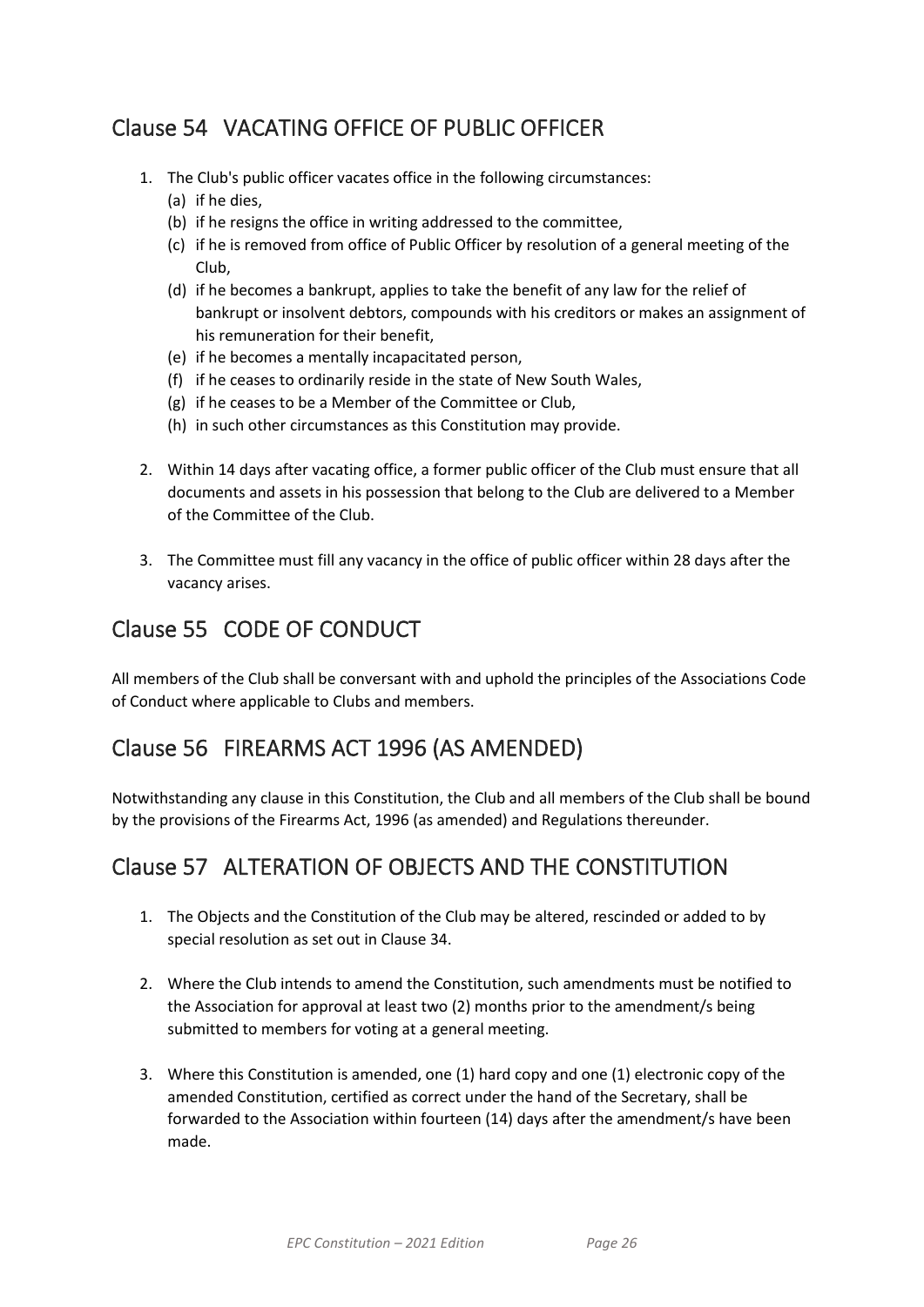# <span id="page-30-0"></span>Clause 58 WINDING UP OF THE CLUB

If at any general meeting a resolution for the dissolution of the Club shall be passed by a simple majority of the members present, and such resolution no later than one (1) month thereafter, shall be confirmed by special resolution, the Committee shall thereon, or at such future date as shall be specified in the special resolution, proceed to realise the property of the Club, and shall distribute any surplus property in accordance with Clause 59.

## <span id="page-30-1"></span>Clause 59 DISTRIBUTION OF SURPLUS PROPERTY

- 1. The surplus property of the Club is that property of the Club remaining after satisfaction of the debts and liabilities of the Club and the cost, charges and expenses incurred of the winding up and shall be distributed in accordance with a special resolution of the Club.
- 2. Any such distribution of surplus property;
	- (a) Must be approved by the Director-General, and
	- (b) Is not to be made to or for the benefit of:
		- i. any members or former members of the Club, or
		- ii. any person to be held on trust for any member or former members of the Club unless the member or former member of the club whose Constitution, at the time of distribution, prohibits the distribution of property to its members,
	- (c) is subject to any trust affecting the property or part of it.
- 3. Surplus property or any part of it that consists of property supplied by a government department or public authority, including any unexpended portion of a grant, must be returned to the department or authority that supplied it or to a body nominated by the department or authority.

# <span id="page-30-2"></span>Clause 60 MATTERS NOT COVERED BY THIS CONSTITUTION

- 1. Where any subject, matter or dispute not specifically covered by this Constitution is brought before the Committee, the Committee shall have the power to discuss, investigate and decide upon such subject, matter or dispute provided that such subject, matter or dispute is not covered by the Firearms Act, or other Law.
- 2. Such decisions shall be binding on all members of the Club.